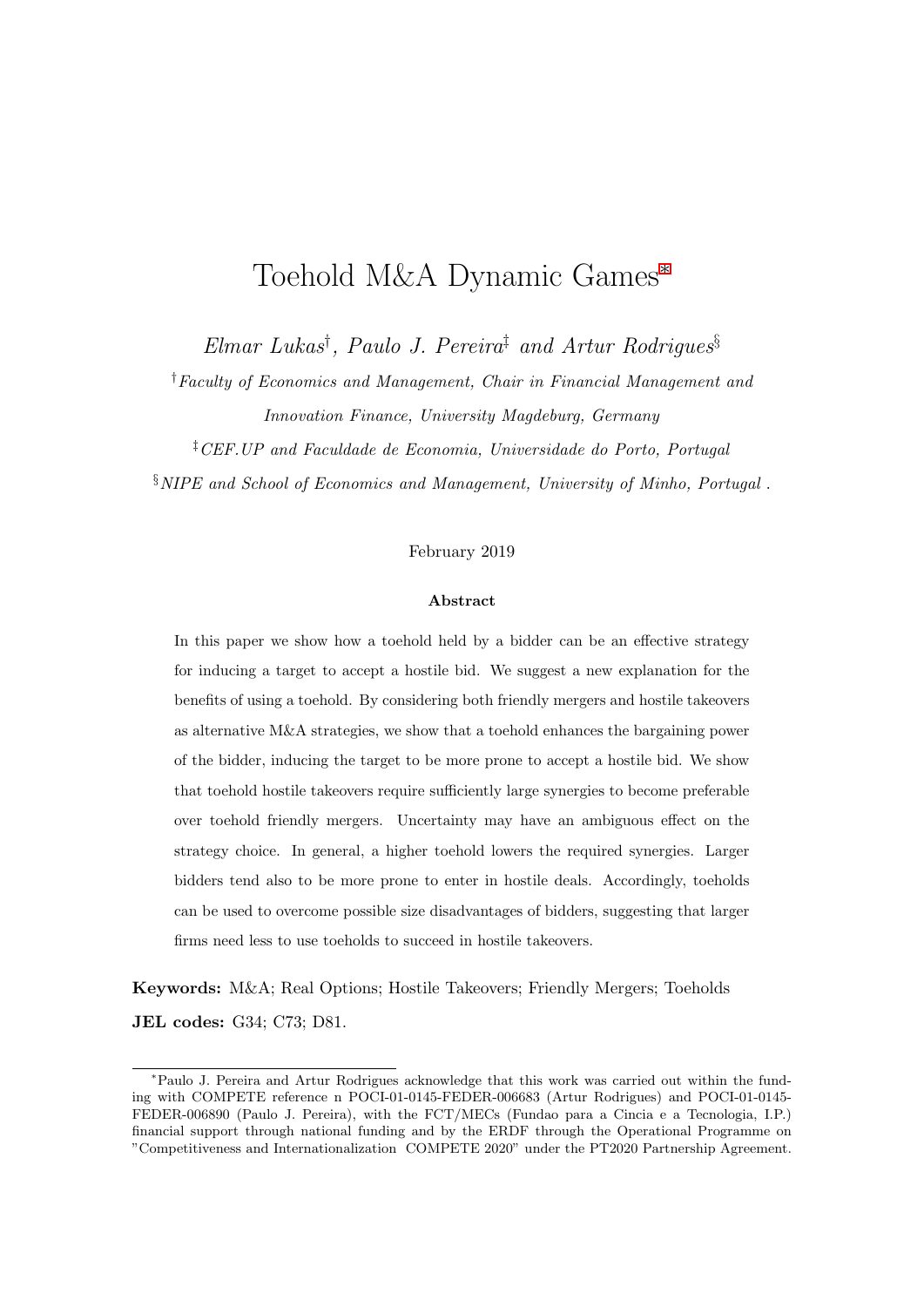# Toehold M&A Dynamic Games

### **1 Introduction**

Since the turn of the millennium, roughly 800000 Merger and Acquisitions (M&A) transactions worth over 57 trillion USD in total have been announced worldwide. This corresponds to approximately 120 transactions per day. Despite this seemingly experienced process, designing M&A right is among the most prominent challenges for national and international bidders in several respects. First, estimating ex ante the synergies expected from a M&A suffers from significant information asymmetry and raise fears of paying too much. Second, proposing a public bid to a target sends a signal to other rivals which might result in a takeover battle causing the initial bidder either to loose the contest or to pay too much for the target. Third, the internalization of the target's assets is further complicated by cultural, legal, and accounting peculiarities.

Various M&A payment mechanisms that allow to mitigate these risks have been studied in the literature (Huang and Walkling (1987); Reuer et al. (2004); Mantecon (2009), among others). Apart from structuring the payment by means of cash or the use of contingent earn-out payme[nts, toeholds are a common](#page-21-0) [strategy to](#page-22-0) s[treng](#page-22-0)t[hen the bidder's](#page-22-1) position when negotiating full acquisitions. In particular, toeholds in M&As have great similarities with joint ventures. Bidders establish a toehold by buying a non-controlling but significant equity stake in a target. Hence, a toehold allows the bidder to profit from future M&A activity the target might, in several ways, be involved in. First, the buyer might consider to take over the target at a later date and thus a toehold reduces the number of shares he has to acquire at a larger premium (Eckbo and Langohr (1989); Betton and Eckbo (2000)). Second, should the target be fully acquired by a rival bidder in a bidding contest, then these shares can be sold at a consi[derable profit \(Burka](#page-21-1)rt [\(19](#page-21-1)95); Singh [\(1998\)\).](#page-20-0) [Third,](#page-20-0) a large enough toehold can discourage rivals to enter into a takeover battle later on thereby increasing the probability of a successful single bi[d contest](#page-20-1) [while](#page-20-1) at [the same tim](#page-22-2)e reducing the chances of suffering from the "winner's curse" (Betton and Eckbo (2000); Ettinger (2009)). Finally, a toehold reduces information asymmetry between the bidder and the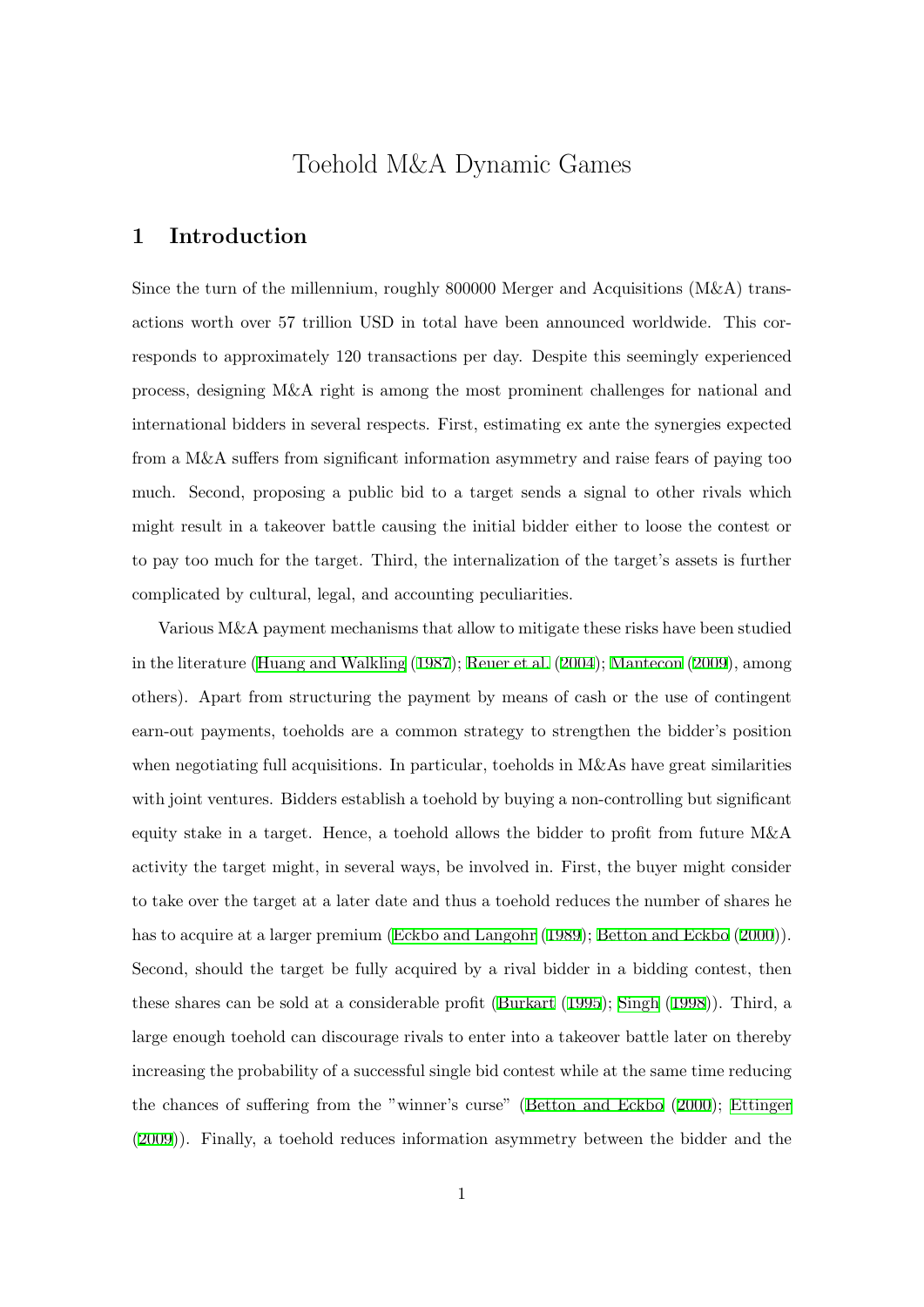target thereby mitigating the target managements private benefits of control (Bulow et al. (2009); Ouimet (2013); Povel and Sertsios (2014)). In particular, partial ownership allows the bidder to learn about the target during the transitional period towards full [acquisition.](#page-20-2)

[De](#page-20-2)s[pite the](#page-22-3) c[onsid](#page-22-3)er[able advantages to](#page-22-4)e[holds](#page-22-4) provide, there has been a steady decrease in the occurrence of toeholds in recent years which has given rise to an extensive research on toeholds and to shed light on this toehold  $puzzle.<sup>1</sup>$  While previous empirical and analytical literature on toeholds have predominantly looked on how toeholds affect the bidding behavior of potential buyers in takeover contest less attention, however, has been paid to the strategic effects toeholds unfold in single bid contest between one bidder and one target. For example, (Strickland et al., 2010, p. 60) highlight that "*if a bidder concludes that target management is entrenched and is unlikely to negotiate a mutual beneficial merger price, a toe[hold should be em](#page-22-5)pl[oyed,](#page-22-5) as the toehold increases the likelihood of bid success in a difficult economic climate*". Indeed, as reported by Betton et al. (2009) the majority of toehold investments lead to hostile takeovers rather than friendly mergers. This raises the question: Why? The purpose of this paper is to looker [closer at the](#page-20-3) [choice](#page-20-3) between hostile takeovers and friendly mergers and on how toeholds affect this decision under uncertainty. We thereby want to answer several important questions. How does the design of toeholds impact the choice between friendly and hostile takeovers? Do large toeholds induce the bidder to fully acquire the target sooner?

To answer this question we draw upon the literature on investment under uncertainty which puts a special emphasis on contingent dynamic decision making and game theory; important features we find most suited for our analysis. Within this strain of literature analyzing the option features inherent in M&A has a long tradition. While past papers have predominantly looked at the flexibility M&As provide and at the growth option they generate from an empirical perspective (Folta and OBrien, 2007; Bekkum et al., 2011; Bonaime et al., 2018) recently papers explicitly focus on modelling the negotiation process and the dynamic contract design of M&[As \(\(Lambrecht,](#page-21-2) 2[004;](#page-21-2) [Morellec and Zh](#page-20-4)d[anov](#page-20-4), 2005; [Alvarez](#page-20-5) [and S](#page-20-5)tenbacka, 2006; Lambrecht and Myers, 2007; Thijssen, 2008; Lukas

<sup>&</sup>lt;sup>1</sup>For example, Betton et al.  $(2009)$  report that only [two percent](#page-21-3) o[f more](#page-21-3) [that 12.000 bidders chose to](#page-22-6) install a toehold in a target prior to full acquisition.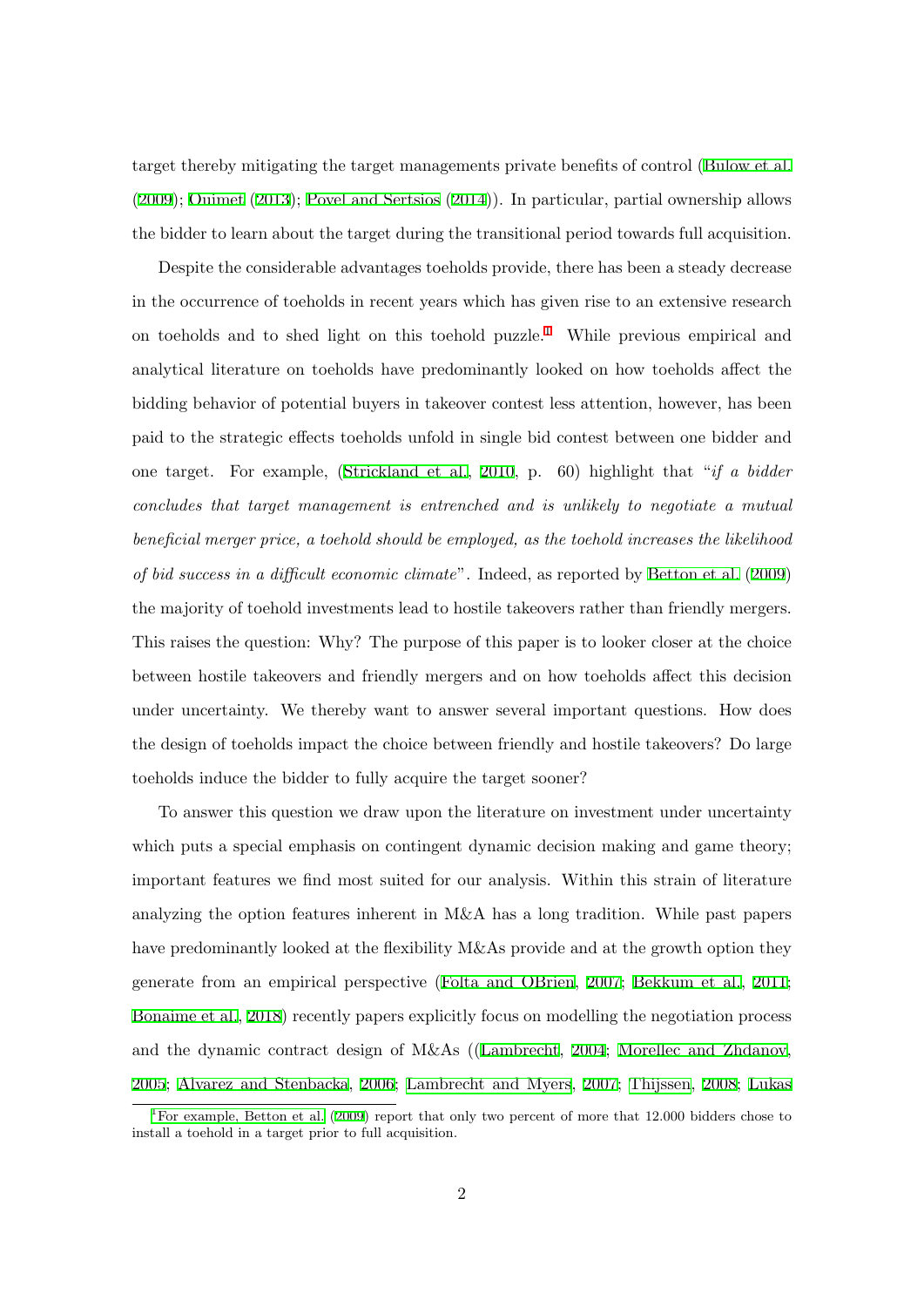et al., 2012)). The results have provided answers with respect to how hostile takeover negotiation and merger negotiation, respectively, have an impact on takeover timing and sharin[g of t](#page-21-4)he surplus under uncertainty and how contingent payments mitigate moral hazard. However, the explicit modelling of toeholds in M&A by means of option games has gained less attention so far. That does, however, not mean that modelling toeholds has been neglected in the corporate finance literature. Rather, quite a few paper look at the link between toeholds and takeover contest from a microeconomic perspective (Shleifer and Vishny, 1986; Hirshleifer and Titman, 1990; Chowdhry and Jegadeesh, 1994; Burkart, 1995; Singh, 1998; Betton and Eckbo, 2000; Povel and Sertsios, 2014). While th[e results](#page-22-7) [support e.g](#page-22-7). [the](#page-22-7) [view that toeholds lead to a](#page-21-5)[gressive bidding behavior](#page-21-6) [of th](#page-21-6)e [toehold](#page-20-1) [holde](#page-20-1)[r, that incre](#page-22-2)a[se a bidder's chance of w](#page-20-0)[inning a takeover battle,](#page-22-4) or that the reduce the winner's curse these models do not focus on the choice between hostile takeover and friendly merger neither do they investigate the impact of uncertainty on the M&A terms. To the best of our knowledge, this paper is one of the first that aims to model the link between toehold and the choice of M&A strategy, i.e. hostile takeover versus friendly merger.

We model a friendly merger as a cooperative game. Departing from previous literature (Alvarez and Stenbacka, 2006; Thijssen, 2008) we consider a possible hostile takeover as a credible outside option. Hostile takeovers are modeled as non-cooperative games [\(Lambrecht,](#page-20-6) 2004; Lukas [and](#page-20-6) [Welling,](#page-23-0) 20[12\). A](#page-23-0)llowing for different synergies and costs, hostile takeover may become optimal, being the choice based on the option values. We [derive analytically](#page-21-3) [the level of synergies th](#page-22-8)at induce the choice of each strategy. We show that hostile takeovers require sufficiently large synergies, which varies with some key factors.

When a bidder holds a toehold in the target, hostile takeovers become more likely. This is the result of two main effects: (i) a toehold reduces the threshold for a hostile takeover, because the bidder saves part of the premium needed to induce the target to accept the offer; (ii) it gives the bidder a credible threat to takeover the firm in a hostile manner, and enhances its bargaining power in a friendly merger, inducing the target to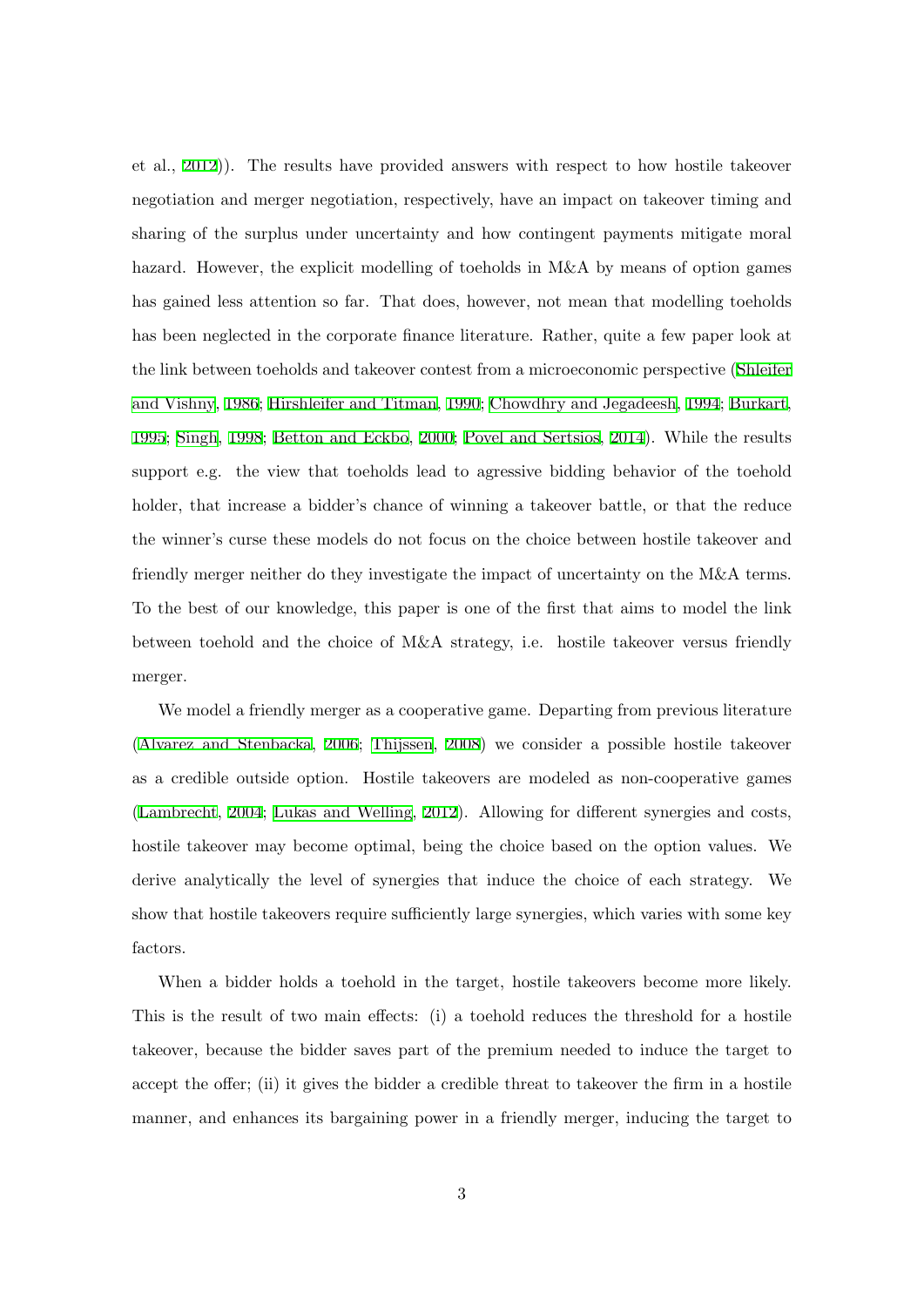be more willing to accept the hostile takeover.

Additionally, we show that uncertainty may have an ambiguous effect on the strategy choice and that larger bidders tend to be more prone to enter in a hostile deal, producing a similar effect as that of the toehold. Accordingly, toeholds can be used to overcome possible size disadvantages of bidders, suggesting that larger firms need less to use toeholds to succeed in hostile takeovers.

The paper unfolds as follows. The following Section 2 presents the derivation of the model. Section 3 performs a comparative statics of the main drives of toehold M&As, and Section 4 concludes.

### **2 T[h](#page-19-0)e Model**

Consider two firms active in the market labeled as *B* and *T*. In the merging process *B* stands for bidder and *T* for target. For the sake of simplicity, we will assume that each firm is endowed with a capital stock *KB,T* and subject to an industry wide shock modeled by means of a geometric Brownian motion, i.e.:

$$
dx(t) = \alpha x(t)dt + \sigma x(t)dW
$$
\n(1)

where  $\alpha \in \mathbb{R}$  denotes the instantaneous drift,  $\sigma \in \mathbb{R}^+$  denotes the instantaneous variance and *dW* denotes the standard Wiener increment. Under risk-neutrality we set  $\alpha = r - \delta$ , where *r* is the risk-free rate and  $\delta > 0$  is a return shortfall. Additionally, we will assume that:

$$
V_{B,T}(t) = K_{B,T}x(t)
$$
\n<sup>(2)</sup>

were  $V_{B,T}(t)$  approximates the firms' individual stand-alone values.

In addition to its own assets in place, firm *B* also holds a toehold in *T*, which corresponds to a minority stake *θ*. This minority stake is strategically held by *B* with the purpose of influencing the final outcome of a merging process. For instance, in case of a friendly merger, *θ* may impact the relative bargaining power of each firm, affecting the way the surplus is shared between them. Additionally, the toehold position creates a credible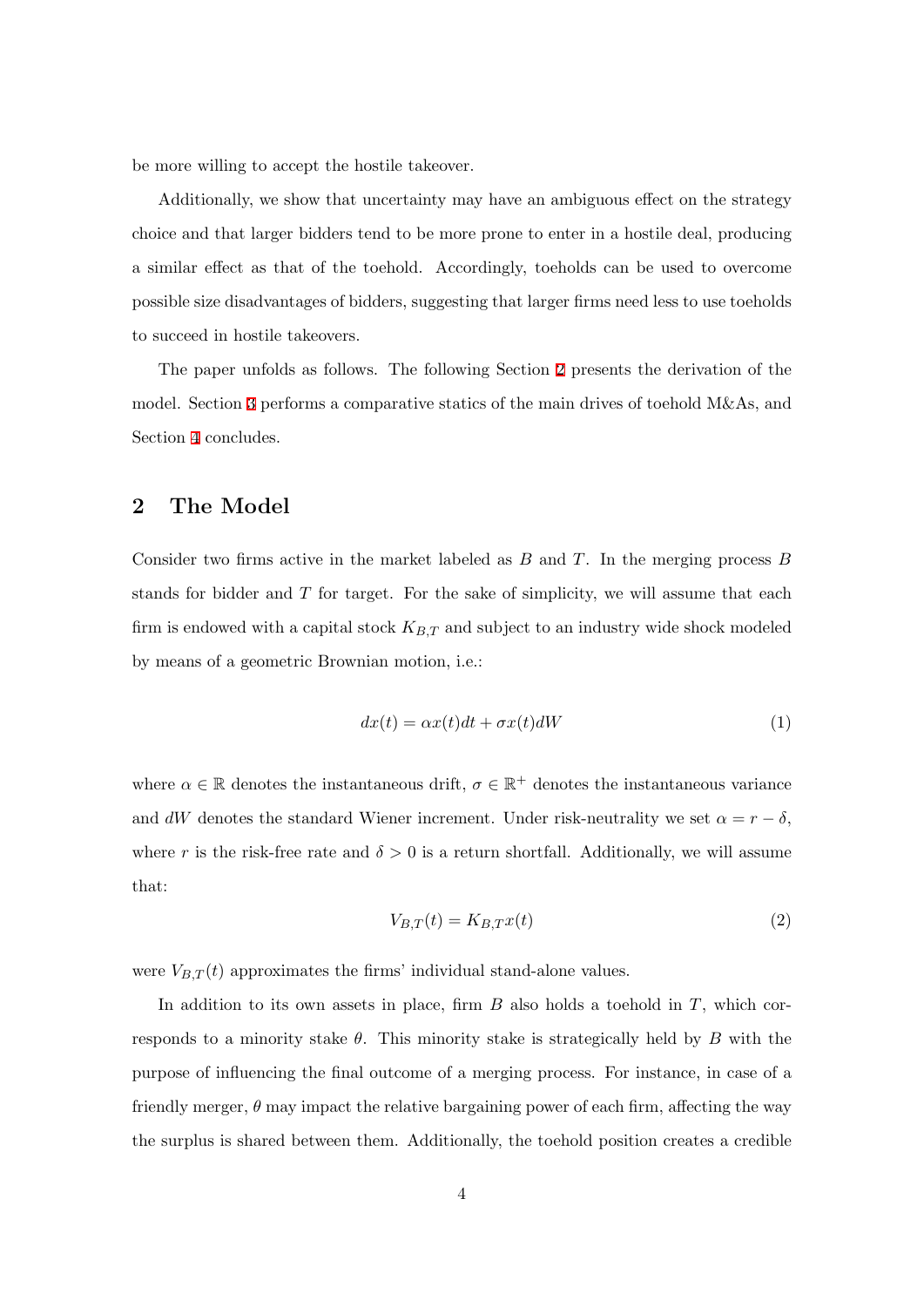threat in case of a hostile acquisition, as the firm holding  $\theta$  assumes the role of a credible bidder in the event of takeover (e.g., Strickland et al., 2010).

Upon merging, the value of the new entity M will depend on the type of deal (hostile or friendly), and is given by:

$$
V_{Mh,f}(t) = K_{Mh,f}x(t) = (\omega_{h,f} + K_B + K_T)x(t)
$$
\n(3)

where  $\omega_{h,f} > 0$  denotes synergies arising from the transaction. Our model is sufficiently flexible to assume different synergy levels depending on the type of deal (*ω<sup>h</sup>* for hostile takeovers, and  $\omega_f$  for the friendly mergers). One may argue that the synergies produced in a hostile takeover are not smaller than those of a friendly merger (i.e.,  $\omega_h \geq \omega_f$ ), due to the acquirer's ability to substitute target's managers for a more efficient management team. These changes typically do not occur in friendly mergers, where the incumbent managers normally stay in office, along with new managers designated by the acquirer.<sup>2</sup>

The merger game considers two possible strategies. One strategy is the hostile takeover, modeled by means of a non-cooperative game, where each entity maximizes its own utility by integrating the reaction-function of the other party. As previously presented in the literature (e.g., Lambrecht, 2004; Lukas and Welling, 2012), one player decides upon the premium to be offered (or to be demanded) and the other reacts by accepting the deal at the timing t[hat maximi](#page-21-3)z[es its](#page-21-3) [own utility. In our case,](#page-22-8) we assume that firm *B* offers a given premium to the shareholder of firm *T* (i.e., the bidder is willing to share some of the merging synergies with the target), which, in turn, accepts the deal at a given optimal timing.

The other strategy available for the players is to negotiate a friendly merger, where their stake on the new entity *M* is cooperatively determined. The game is modeled herein by means of a Nash bargaining solution. However, the way we model the bargaining game significantly differs from what can be found in the related dynamic M&A literature. In our setting, each player takes into consideration the alternative he has (or that he will end-up

<sup>&</sup>lt;sup>2</sup>The literature on M&A refers to such takeovers as disciplinary takeovers where bidder opt to replace the targets management because of their incapacity of maximizing shareholder wealth (Jensen and Ruback (1983); Morck et al. (1989)).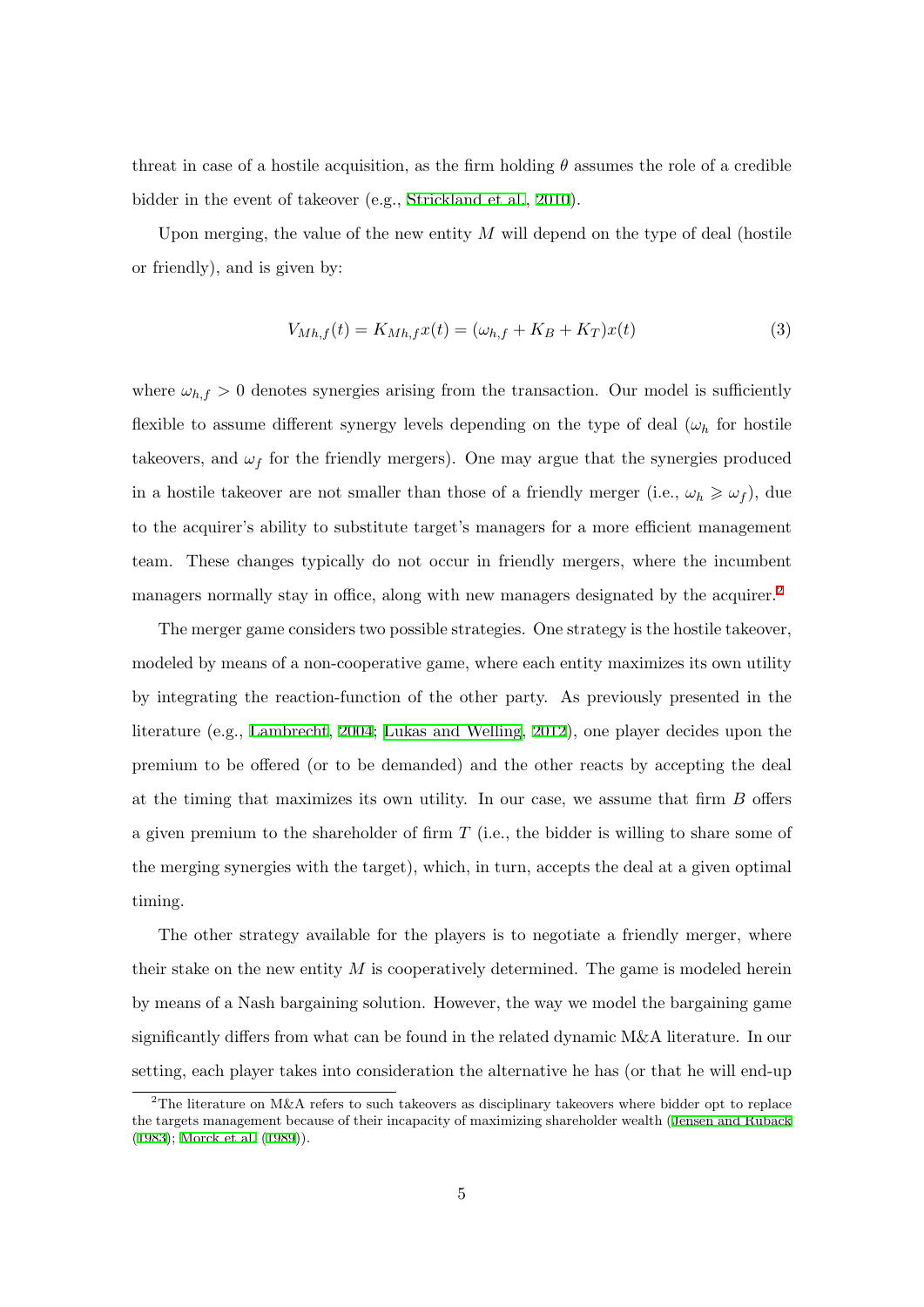in) in the case of a negotiation failure. In fact, each firm has an outside option, acting as a latent alternative, which they realistically consider in the cooperative bargaining game. In our setting, *B* credibly threats to take the role of a bidder (due to its strategic toehold position), while *T* may end-up as a target, in a hostile takeover that may happen if no agreement is achieved in the friendly negotiations. By considering, realistically, the existence of hostile outside options for both parties, we depart from the existing related literature, where no threat values are assumed (Thijssen, 2008).

### **2.1 Hostile takeover**

Let us start by modeling the hostile takeover. As mentioned, we rely on a non-cooperative game where each party maximizes its own position, one by offering (or demanding) a premium on top of firm's assets in place, i.e., sharing (or asking for) some of the merger synergies, while the other party optimally accepts the deal (Lambrecht, 2004; Lukas and Welling, 2012). Herein, we follow a setting where firm *B* proposes the premium  $\psi - 1 > 0$ , and the shareholders of firm *T* accept the deal at their value [maximizing timi](#page-21-3)[ng.](#page-22-8)

[Let](#page-22-8)  $\epsilon_B Y_h$  $\epsilon_B Y_h$  $\epsilon_B Y_h$  and  $\epsilon_T Y_h = (1 - \epsilon_B) Y_h$  denote the transaction costs assigned to each party where  $\epsilon_B \in (0,1)$  indicates the fraction of the irreversible transaction costs of the hostile takeover, *Yh*, assigned to the bidder.

At the moment the game begins, firm *B* has been already endowed with a strategic toehold position on the target firm, corresponding to the fraction  $\theta$  in *T*'s equity. The toehold is a minority stake, so that  $\theta$  < 0.5, and the remaining  $(1-\theta)$  is held the shareholders of firm *T*.

When the takeover takes place, the target shareholders receive a net premium of  $(\psi 1(1 - \theta)K_T x(t)$  in exchange for their stake on the firm, and have to bear their fraction in the transaction costs  $(1 - \theta)(1 - \epsilon_B)Y_h$ . For any given premium level, shareholders of *T* decide to accept the offer at the timing that solves the following optimization problem:

$$
f(x) = \max_{\tau} \left[ \mathbf{E} \left[ \left( (\psi - 1)(1 - \theta) K_T x(t) - (1 - \theta)(1 - \epsilon_B) Y_h \right) e^{-r\tau} \right] \right] \tag{4}
$$

where **E**(*.*) is an expectation operator. Standard real options arguments allow us to present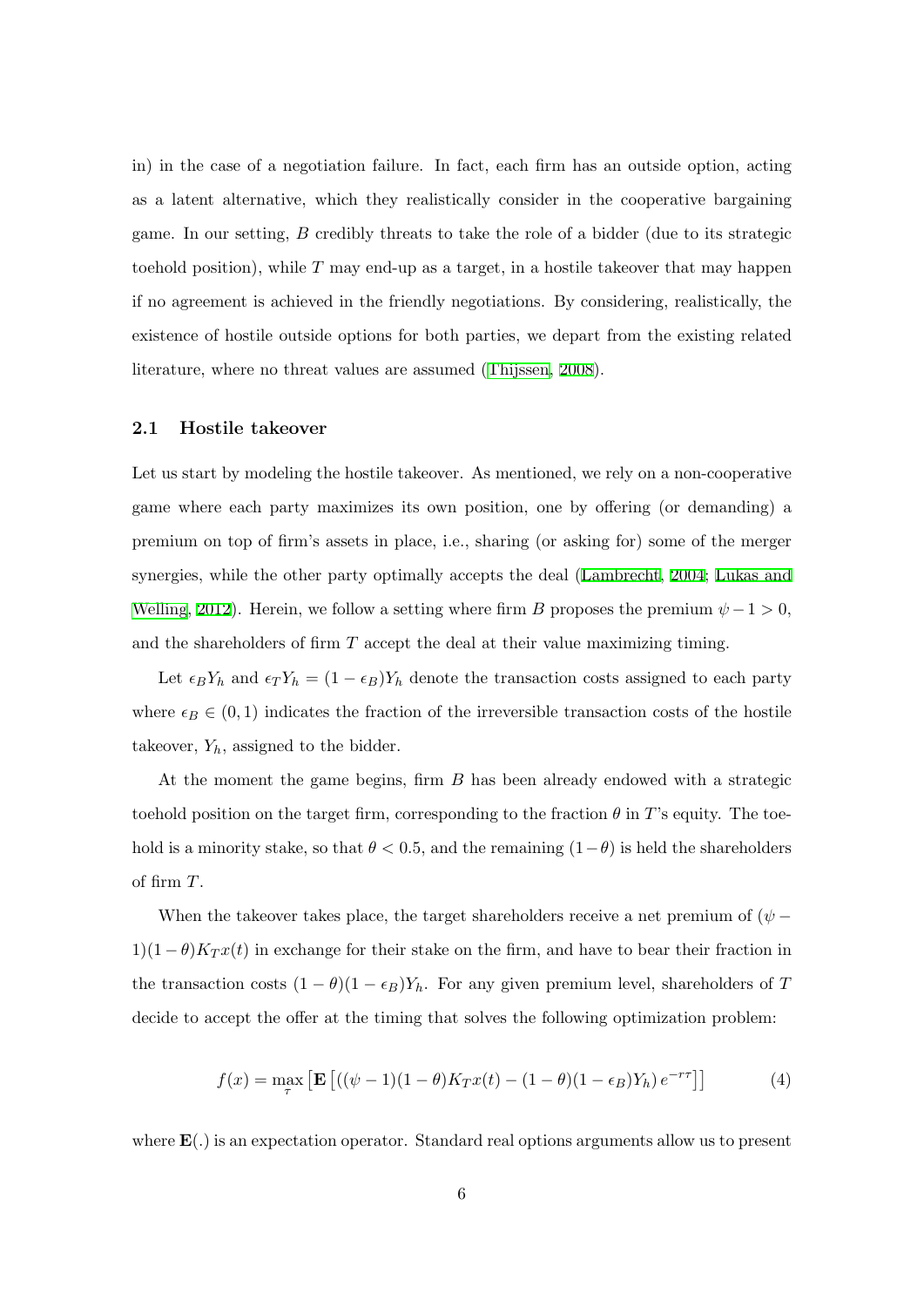the optimization problem as follows:

<span id="page-7-0"></span>
$$
f(x) = \max_{x_h^*(\psi)} \left[ ((\psi - 1)(1 - \theta)K_T x_h^*(\psi) - (1 - \theta)(1 - \epsilon_B)Y_h) \left( \frac{x(t)}{x_h^*(\psi)} \right)^{\beta_1} \right] \tag{5}
$$

where  $x_h^*(\psi)$  is the takeover threshold for any given  $\psi$ , and  $\beta_1 = \frac{1}{2}$ 2 *− α*  $\frac{a}{\sigma^2} +$ √( *−* 1  $\frac{1}{2} + \frac{\alpha}{\sigma^2}$  $\sigma^2$  $\setminus^2$  $+\frac{2r}{2}$  $\sigma^2$ is the positive root of the standard fundamental quadratic equation (see Dixit and Pindyck, 1994).

On the other side, the bidder anticipates the target shareholders re[action function and](#page-21-7) [offers](#page-21-7) an optimal premium such that it maximizes his objective function, i.e.:

<span id="page-7-1"></span>
$$
\max_{\psi} \left[ \left( \left( K_{Mh} - K_B - \theta K_T - \psi (1 - \theta) K_T \right) x_h^*(\psi) - (\epsilon_B + \theta (1 - \epsilon_B)) Y_h \right) \left( \frac{x(t)}{x_h^*(\psi)} \right)^{\beta_1} \right] \tag{6}
$$

where  $K_{Mh} = \omega_h + K_B + K_T$ . At the threshold, the bidder's payoff has the following intuition: he receives the merged firm,  $K_{Mh} x_h^*(\psi)$ , whose value includes the proper synergy value  $\omega_h x_h^*(\psi)$ , loses the stand alone positions,  $K_B x_h^*(\psi)$  and  $\theta K_T x_h^*(\psi)$ , and pays, with a premium, the acquisition of the assets held by the target shareholders,  $\psi(1-\theta)K_T x_h^*(\psi)$ . In addition, the bidder pays the corresponding transaction costs: both its own fraction,  $\epsilon_B Y_h$ , and, indirectly, the fraction related to the toehold position,  $\theta(1 - \epsilon_B) Y_h$ .

Solving objective functions (5) and (6) recursively leads to the following results for the threshold, premium and firms' option values:

**Proposition 1.** *The hostile ta[ke](#page-7-0)over t[ak](#page-7-1)es place at the threshold:*

$$
x_h^* \equiv x_h^*(\psi^*) = \frac{\beta_1}{(\beta_1 - 1)^2} \frac{(\beta_1 - \epsilon_B(1 - \theta) - \theta)Y_h}{\omega_h} \tag{7}
$$

*as a result of the optimal premium offered by B:*

<span id="page-7-3"></span><span id="page-7-2"></span>
$$
\psi^* = 1 + \frac{(\beta_1 - 1)(1 - \epsilon_B)}{\beta_1 - \epsilon_B - \theta(1 - \epsilon_B)} \frac{\omega_h}{K_T}
$$
\n(8)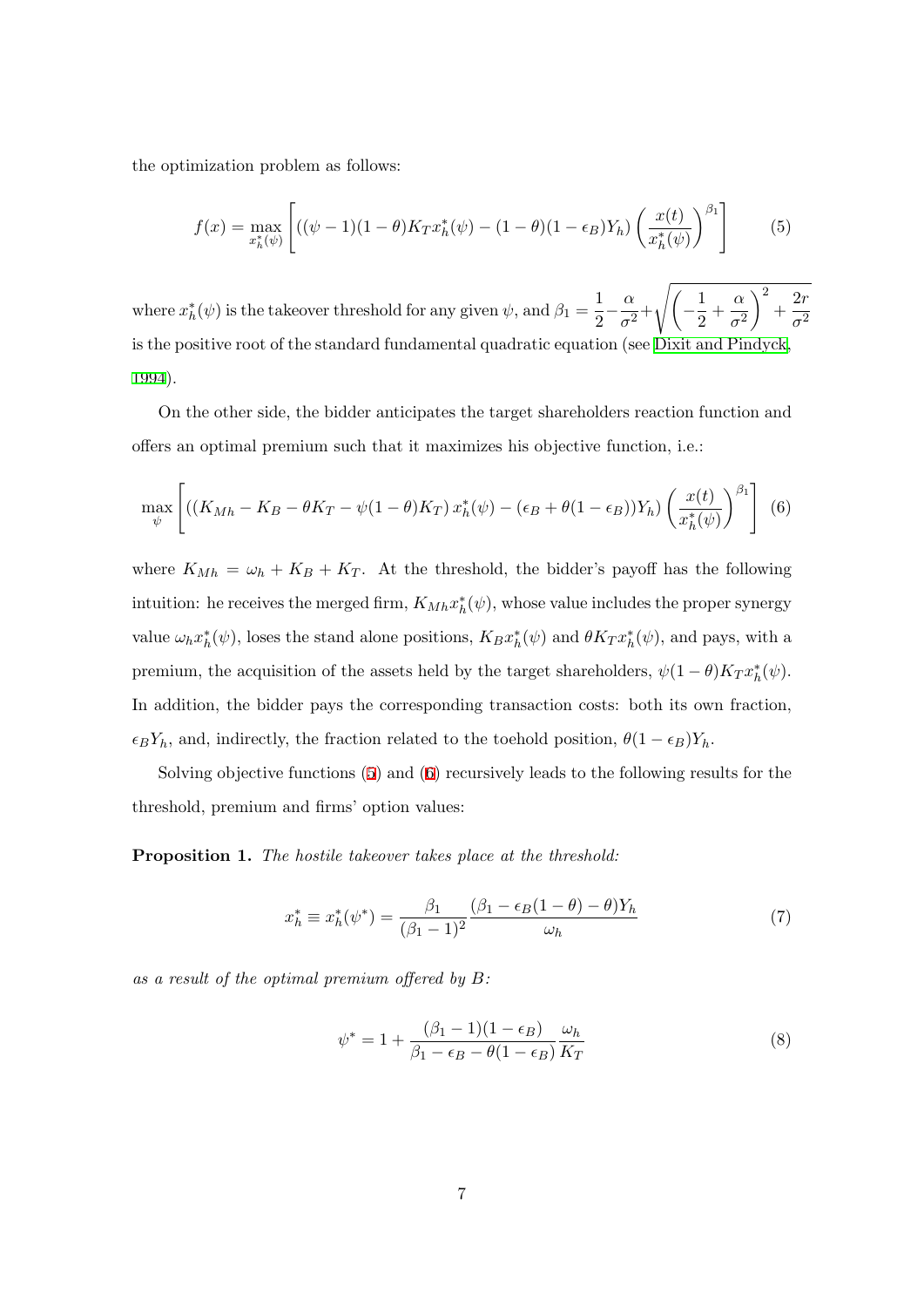*The takeover option values for B and T are:*

$$
Bx^{\beta_1} = \frac{(\beta_1 - \epsilon_B - \theta(1 - \epsilon_B))Y_h}{(\beta_1 - 1)^2} \left(\frac{x}{x_h^*}\right)^{\beta_1} \tag{9}
$$

$$
Tx^{\beta_1} = \frac{(1-\theta)(1-\epsilon_B)Y_h}{\beta_1 - 1} \left(\frac{x}{x_h^*}\right)^{\beta_1} \tag{10}
$$

*Proof.* See Appendix.

From (7) and (8) we see that a higher toehold,  $\theta$ , induces the bidder to offer a higher premium (*∂ψ∗/∂θ >* 0), leading the hostile takeover to occur for a lower threshold  $(\partial x_h^*/\partial \theta < 0)$  $(\partial x_h^*/\partial \theta < 0)$  $(\partial x_h^*/\partial \theta < 0)$ . In [ad](#page-7-3)dition, standard results apply for uncertainty as a higher  $\sigma$  (i.e., a lower  $\beta_1$ ), induces the bidder to offer a lower premium deterring the takeover  $(\partial \psi^*/\partial \sigma < 0$ ,  $\partial x_h^* / \partial \sigma > 0$ ), whereas for higher synergies, the deal occurs sooner with a higher premium  $(\partial \psi^*/\partial \omega_h > 0, \, \partial x_h^*/\partial \omega_h < 0).$ 

### **2.2 Friendly merger**

Let us now consider a friendly merger between firms *B* and *T*. In particular, let us assume that after the merger, each firm shareholders are granted with an equity stake (*γ<sup>B</sup>* for *B* and  $\gamma_T = 1 - \gamma_B$  for *T*) in the new entity *M*, giving up their stand-alone values  $V_{B,T} = K_{B,T} x(t)$ . Both *B* and *T* shareholders benefit from the synergies  $\omega_f$  but pay their fraction (respectively,  $\epsilon_B$  and  $1 - \epsilon_B$ ) of the transactions costs  $Y_f$ . Hence, each party has the following net gain in the merger:

$$
\left(\gamma_B K_{Mf} - K_B - \theta K_T\right) x(t) - \left(\epsilon_B + \theta \left(1 - \epsilon_B\right)\right) Y_f \tag{11}
$$

for firm *B* shareholders, and

$$
((1 - \gamma_B)K_{Mf} - (1 - \theta)K_T)x(t) - (1 - \theta)(1 - \epsilon_B)Y_f
$$
\n(12)

for those of firm *T*, where  $K_{Mf} = \omega_f + K_B + K_T$  denotes the size of *M* after incorporating the proper synergies arising from the friendly merger.

 $\Box$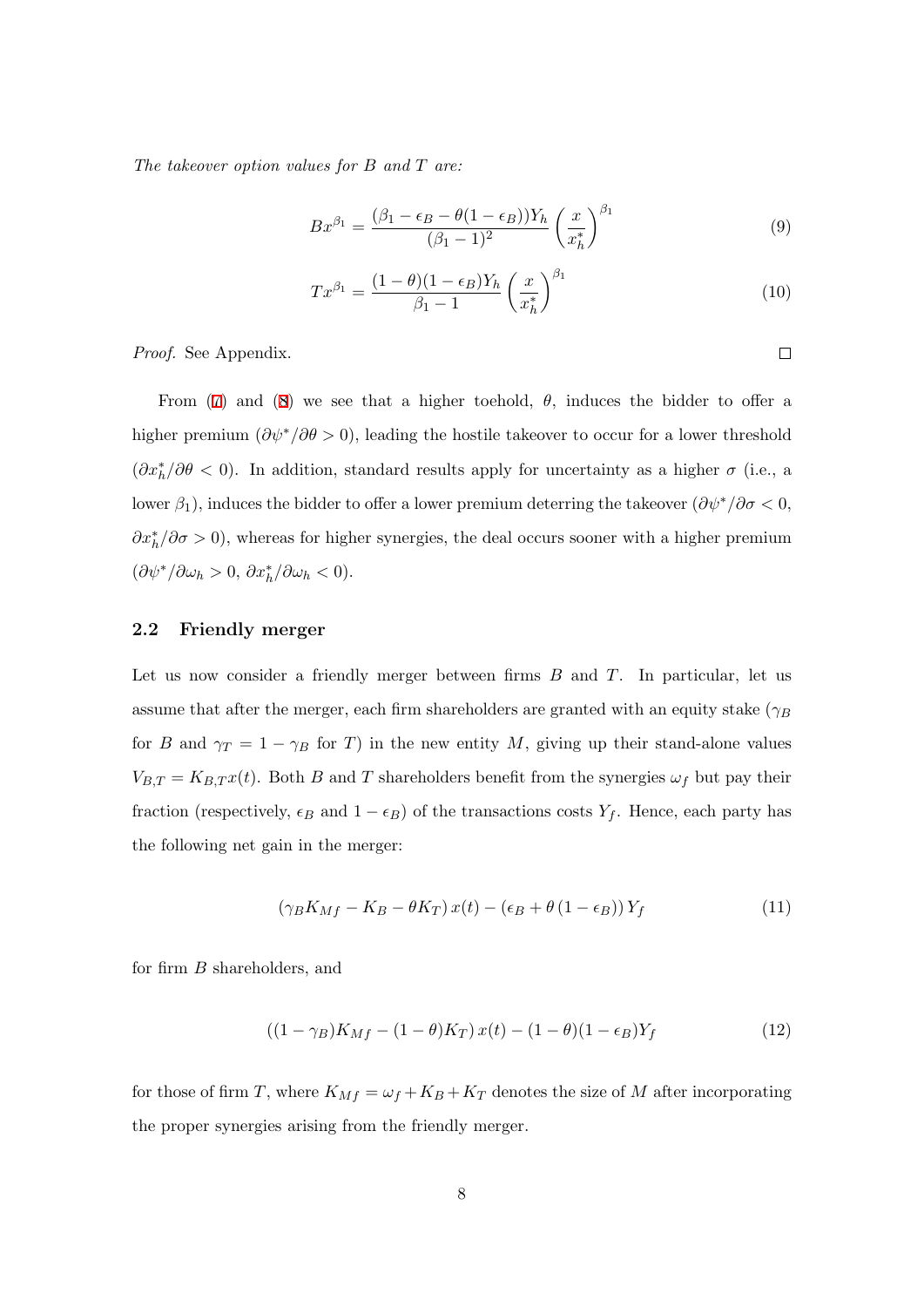Assume that each firm possesses a certain baseline level of bargaining power,  $\eta_B$  for firm *B* and  $\eta_T = 1 - \eta_B$  for firm *T*. In our setting, this baseline bargaining power is enhanced by the firm holding the toehold, firm *B*, as this strategic minority stake on *T*'s capital endows *B* with a greater negotiating power. For the sake of simplicity, we assume that this enhanced bargaining power is proportional to the toehold, meaning that *B* extracts from *T* a part of his  $\eta_T$  propositional to  $\theta$ .

Solving the cooperative bargaining game by means of the Nash-Bargaining solution, the optimal share that each firm will capture in the new venture solves the following optimization problem:

$$
\max_{\gamma_i} \left[ \left( \gamma_B K_{Mf} - K_B - \theta K_T \right) x(t) - \epsilon_B Y_f - \theta (1 - \epsilon_B) Y_f - A_B x^{\beta_1} \right)^{\eta_B + \theta (1 - \eta_B)} \left( ((1 - \gamma_B) K_{Mf} - (1 - \theta) K_T) x(t) - (1 - \theta)(1 - \epsilon_B) Y_f - A_T x^{\beta_1} \right)^{(1 - \theta)(1 - \eta_B)} \right]
$$
(13)

where the power terms  $\eta_B + \theta(1 - \eta_B)$  and  $(1 - \theta)(1 - \eta_B)$  represent, respectively, the bargaining power of firm *B* (enhanced by the toehold) and *T* (diminished by the toehold). We can easily see that, as  $\theta \to 0$  the bargaining power of both firms tend to their baseline values.

The generic terms  $A_B x^{\beta_1}$  and  $A_T x^{\beta_1}$  represent each firm's threat value, which correspond to the outside options available to *B* and *T*, respectively. As previously stated, these outside options act as latent alternatives that both firms will face if the cooperative game brakes down: firm *B*, due to the strategic toehold position, threatens to be a (credible) bidder in a hostile takeover, and, consequently, *T* ends-up as a hostile target.

From the previous section, we see that the constants  $A_B$  and  $A_T$  are as follows:

$$
A_B = \frac{(\beta_1 - \epsilon_B - \theta (1 - \epsilon_B)) Y_h}{(\beta_1 - 1)^2} \left(\frac{1}{x_h^*(\psi^*)}\right)^{\beta_1}
$$
(14)

$$
A_T = \frac{(1 - \theta)(1 - \epsilon_B)Y_h}{\beta_1 - 1} \left(\frac{1}{x_h^*(\psi^*)}\right)^{\beta_1} \tag{15}
$$

The solution to the maximization problem leads to the following proposition:

**Proposition 2.** *Both firms will agree to merge when x*(*t*) *hits the optimal timing threshold*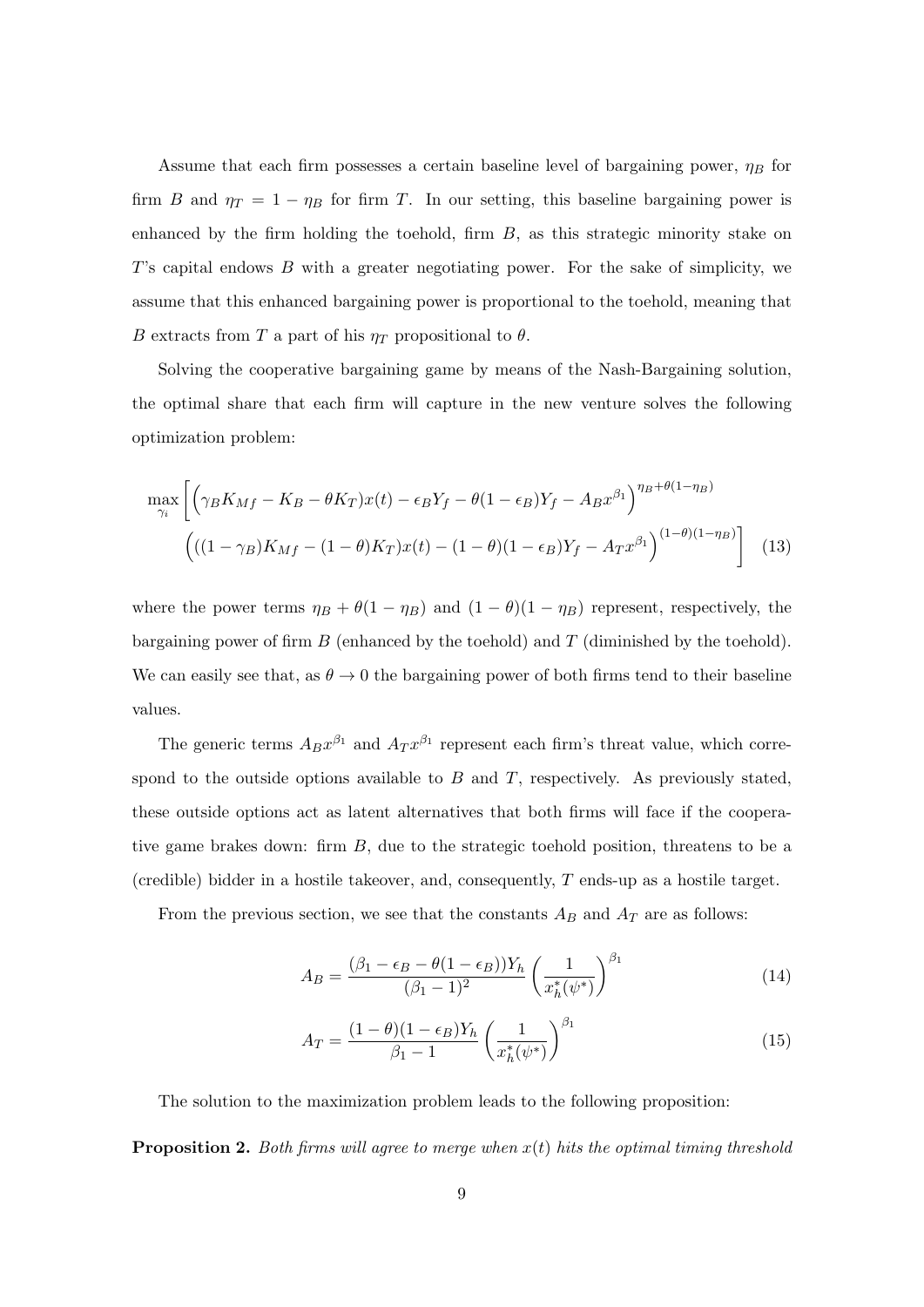<span id="page-10-0"></span>*x ∗ f from below:*

$$
x_f^* = \frac{\beta_1}{\beta_1 - 1} \frac{Y_f}{\omega_f} \tag{16}
$$

*Firm B*'s optimal stake  $\gamma_B^*$  in the merger amounts to:

$$
\gamma_B^* = \frac{K_B + \theta K_T}{K_{Mf}} + \frac{\omega_f}{K_{Mf}} \left( \frac{\beta_1 - 1}{\beta_1} \left( \epsilon_B + \theta (1 - \epsilon_B) + \eta_B + \theta (1 - \eta_B) \right) + \frac{\beta_1 - 1}{\beta_1} \frac{(1 - \eta_B - \theta (1 - \eta_B))A_B - (\eta_B + \theta (1 - \eta_B))A_T}{Y_f} \right) \left( \frac{\beta_1}{\beta_1 - 1} \frac{Y_f}{\omega_f} \right)^{\beta_1} \tag{17}
$$

*and, naturally,*  $\gamma^*_{T} = 1 - \gamma^*_{B}$ .

*Proof.* See Appendix.

After the derivation the optimal policy for merging, we can deduce each firm's ex-ante option value. For firm *B* is:

$$
F_B(x) = \left( \left( \gamma_B^* K_{Mf} - K_B - \theta K_T \right) x(t) - \left( \epsilon_B + \theta \left( 1 - \epsilon_B \right) \right) Y_f \right) \left( \frac{x(t)}{x_f^*} \right)^{\beta_1}, \qquad x(t) < x_f^* \tag{18}
$$

and for firm *T*:

$$
F_T(x) = (((1 - \gamma_B^*)K_{Mf} - (1 - \theta)K_T) x(t) - (1 - \theta)(1 - \epsilon_B)Y_f) \left(\frac{x(t)}{x_f^*}\right)^{\beta_1}, \qquad x(t) < x_f^* \tag{19}
$$

As it becomes apparent, the threat values do not impact the timing of the merger, but, importantly, they do affect the sharing rule  $(\gamma_{B,T}^*)$  and, therefore, the option value  $F_{B,T}(x)$ .

Since we are on a cooperative game, it is possible to show that the optimal investment threshold equals the one of the central planner. The central planner's objective function equals:

$$
G(x, \omega_f, Y_f) = \max_{\tau} \left[ \mathbf{E} \left[ (\omega_f x(t) - Y_f) e^{-r\tau} \right] \right]
$$
  

$$
= \max_{x_f^* (\omega_f, Y_f)} \left[ (\omega_f x_f^* (\omega_f, Y_f) - Y_f) \left( \frac{x(t)}{x_f^* (\omega_f, Y_f)} \right)^{\beta_1} \right]
$$
(20)

 $\Box$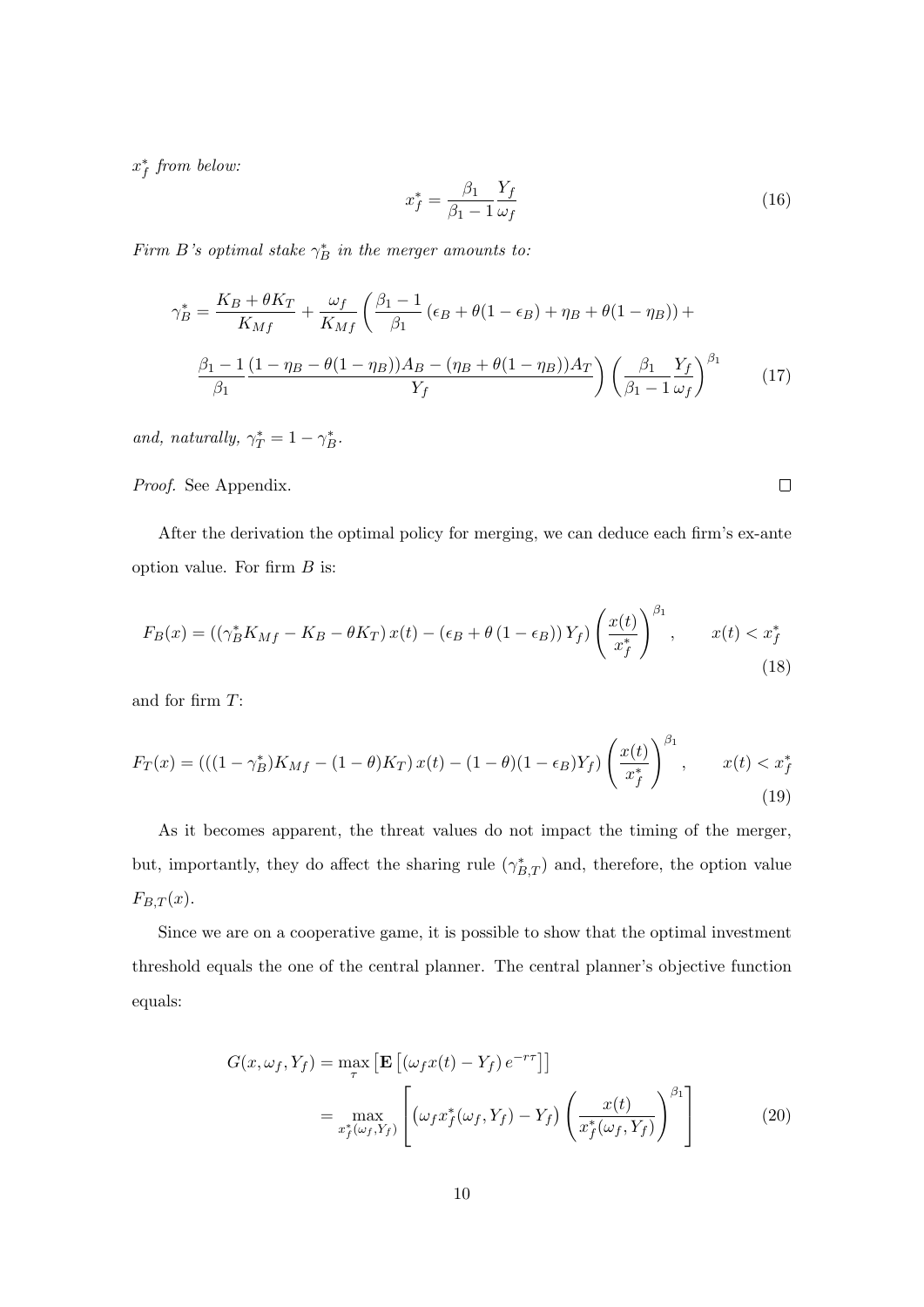**Proposition 3.** *The threshold for merging of the individual firms, given by Equation* (16)*, is the same as that of a central planner maximizing the overall payoff*  $\omega_f x(t) - Y_f$ .

*Proof.* See Appendix.

Given the two alternatives available for the firms (to engage in a friendly merger or to go for a hostile takeover), is it very important to study the conditions under which one alternative is preferable to the other. This analysis is particularly relevant for studying the effect of the toehold on the definition of the dominant strategy. That is what we perform in the next section. Also, the relative magnitude of synergies arising from strategy in relation to the other (along with the specific costs) play an important role.

#### **2.3 When do hostile bids take place?**

Let us start by considering the extreme situation where  $\omega_h = \omega_f = \omega$  and  $Y_h = Y_f = Y$ . Under this setting it is straightforward to show that friendly mergers occurs sooner than the hostile takeovers, i.e.,  $x_f^*(\omega, Y) < x_h^*(\omega, Y)$ , and reveals the timing inefficiency of hostile bids, as already discussed in the literature. However, as we will show, and depending on the level of synergies, hostiles takeovers can be optimally accepted earlier or later that the timing of an friendly merger.

**Early takeovers.** If the synergies of the takeover are sufficiently larger than those of the friendly mergers  $(\omega_h \gg \omega_f)$ , a reverse order on the thresholds may occur, i.e.,  $x_h^* \lt x_f^*$ . Typically, the hostile takeovers are more expensive than friendly mergers, and so the difference in the synergies needs to compensate for that. Accordingly:

**Proposition 4.** *The condition for a hostile takeover to occur before a friendly merger can be simply derived from Equations (7) and (16)*

<span id="page-11-0"></span>
$$
\omega_h > \omega_t = \frac{\beta_1 - \epsilon_B - \theta (1 - \epsilon_B)}{\beta_1 - 1} \frac{Y_h}{Y_f} \omega_f \tag{21}
$$

*where*  $Y_h \geq Y_f$  *ensures that*  $\omega_t > \omega_f$ *.* 

 $\Box$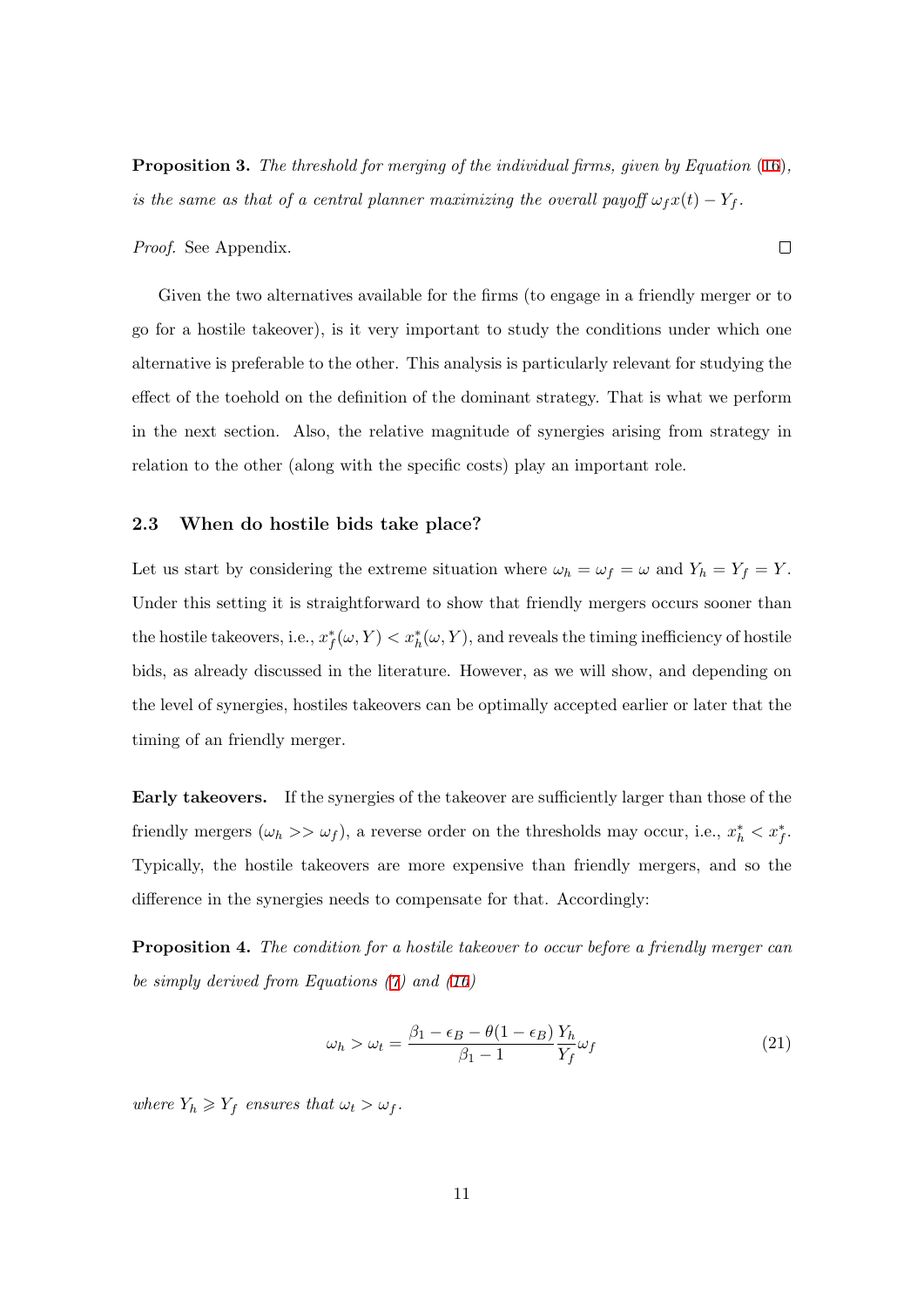However, firm *B*, pursuing its value maximization, will take the decision to move towards *T* by means of a takeover if, at the threshold, the intrinsic value of the hostile bid is larger than that of the friendly merger. Accordingly, a similar condition for  $\omega_h$  can be set.

**Proposition 5.** *The hostile bid effectively takes place if:*

$$
\omega_h > \omega_{e_B} = \left(\frac{(\beta_1 - 1)(\eta_B + \theta(1 - \eta_B))}{\beta_1 - \epsilon_B - \theta(1 - \epsilon_B)} \frac{Y_f}{Y_h}\right)^{1/\beta_1} \omega_t
$$
\n(22)

When *x* hits  $x_h^*|_{\omega_h > \omega_{e_B}}$ , the bidder firm offers the optimal premium  $\psi^*(\omega_h)$  (see Equation (8)) to the shareholders of the target firm, which, in turn, will decide on their own best interest. Two decisions can be taken: either they accept or reject the offer. By accepti[ng](#page-7-3) the bid, they benefit from the premium paid by the bidder, as a result of a higher synergy (higher than that of a friendly merger,  $\omega_h > \omega_f$ ). If the hostile bid is refused, firm *B* and firm *T* have the chance to negotiate, later on, a friendly merger. This friendly merger occurs as soon as  $x = x_f^*$ .

By deciding based on value, the shareholders of target firm will only accept the bid if the intrinsic value of the hostile takeover reveals to be larger than the option value of a friendly merger, i.e. if  $T > F_T(x)|_{x < x_f^*}$ .

The condition for the takeover to be accepted by the shareholders of *T* is as follows:

<span id="page-12-0"></span>
$$
\omega_{e_T} > \left(\frac{1 - \eta_B Y_f}{1 - \epsilon_B Y_h}\right)^{1/\beta_1} \omega_t \tag{23}
$$

Notice that if the synergies are not sufficiently large to produce enough premium to be accepted by the shareholders of firm *T* (i.e., if  $\omega_{e_B} < \omega_h < \omega_{e_T}$ ), the only possibility for the bidder firm is to wait and agree on a friendly merger based on a lower synergy  $\omega_f$ , which will happen in a later moment (at  $x = x_f^* > x_h^*|_{\omega_f \langle \omega_{e_B} \langle \omega_h \rangle}$ ). For modeling purposes, no threat values are considered in the case of this subsequent friendly negotiation, as the threshold for the hostile takeover has already been achieved.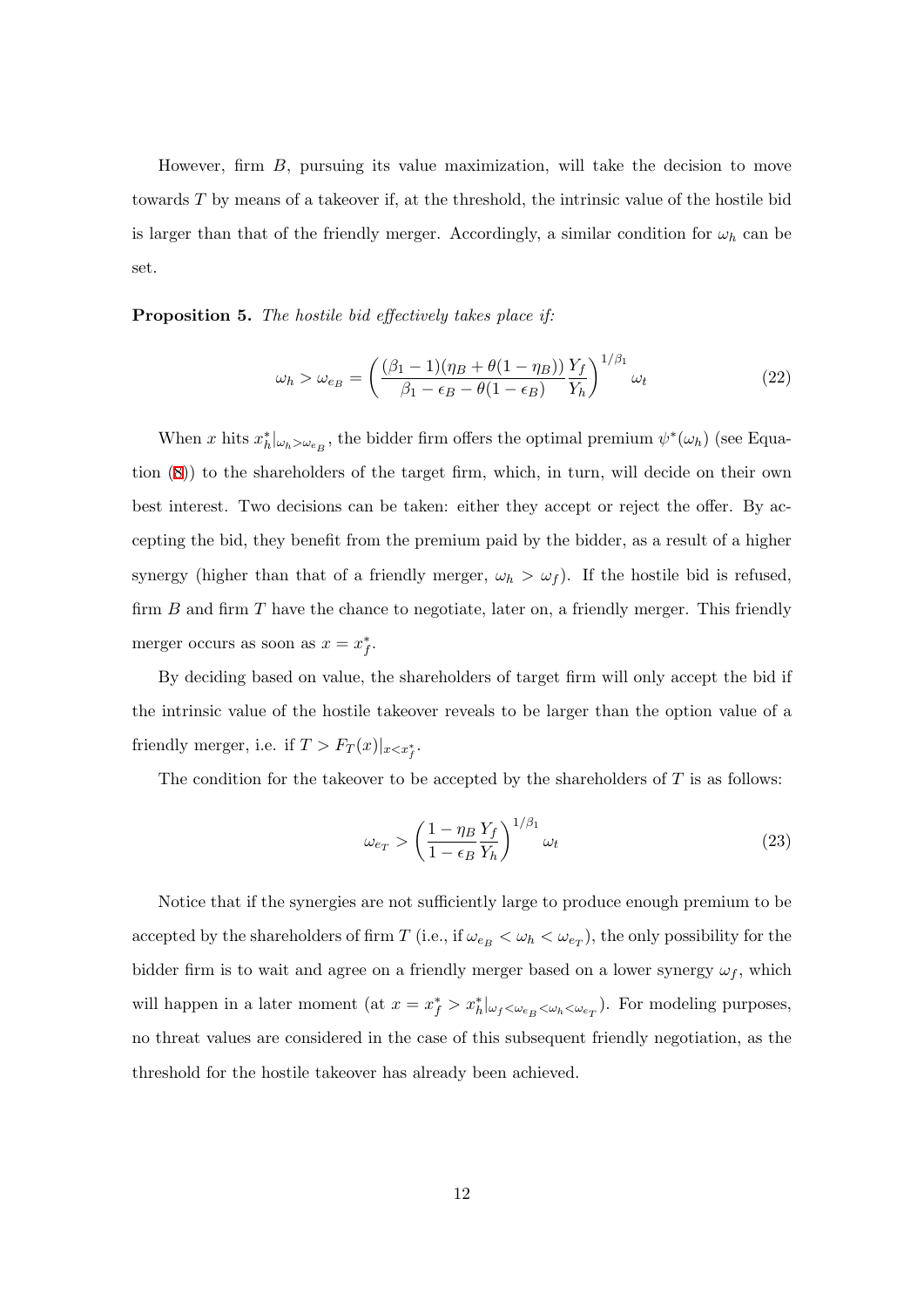**Late takeovers.** Finally, we need to consider a last possible situation, where the threshold for the friendly merger is achieved but, for the parties, the continuation value of the hostile takeover reveals to be more valuable. Accordingly:

**Proposition 6.** For a level of synergies larger than  $\omega_l$  i.e.,:

<span id="page-13-0"></span>
$$
\omega_h > \omega_l = \left(\frac{\beta_1 - 1}{(\beta_1 - 1) + \beta_1(1 - \theta)(1 - \epsilon_B)} \frac{Y_f}{Y_h}\right)^{1/\beta_1} \omega_t < \omega_t \tag{24}
$$

*the deal will occur later by means of a hostile takeover.*

It is possible to show that the condition  $\omega_l$  applies both for bidder and target firms, as natural result of the Nash bargaining solution.

### **3 Comparative statics**

The choice of the best strategy is done by firms based on the option values, but if the goal is to study which strategy is more likely to occur, then the probability of reaching the thresholds becomes relevant. Therefore, in this section, we present a comparative statics of the main drivers of the timing and options values of toehold friendly mergers and toehold takeovers.

In the previous section we show that friendly mergers timing is unaffected by the threat values used by firms, occurring always at *x ∗ f* (Equation (16)). Hostile takeovers occur at  $x<sub>h</sub><sup>*</sup>$  (Equation (5)) and earlier than friendly mergers if synergies are sufficiently large, i.e.  $w_h > w_f$  (Equation (21)). The timing of both s[tra](#page-10-0)tegies is independent of the sequence in whic[h](#page-7-0) they become optimal (i.e., their magnitude). Therefore, hostile takeovers are more likely to occur th[e s](#page-11-0)maller its threshold is, relatively to the friendly merger threshold:

$$
\phi = \frac{x_h^*}{x_f^*} = \frac{\beta_1 - \epsilon_B - \theta(1 - \epsilon_B)}{\beta_1 - 1} \frac{Y_h}{Y_f} \frac{\omega_f}{\omega_h} \tag{25}
$$

When we look at both thresholds (Equations  $(5)$  and  $(16)$ ), the only common parameter appearing is uncertainty  $(\beta_1)$ . For the remaining parameters, whenever they reduce the strategy threshold, it becomes more likely.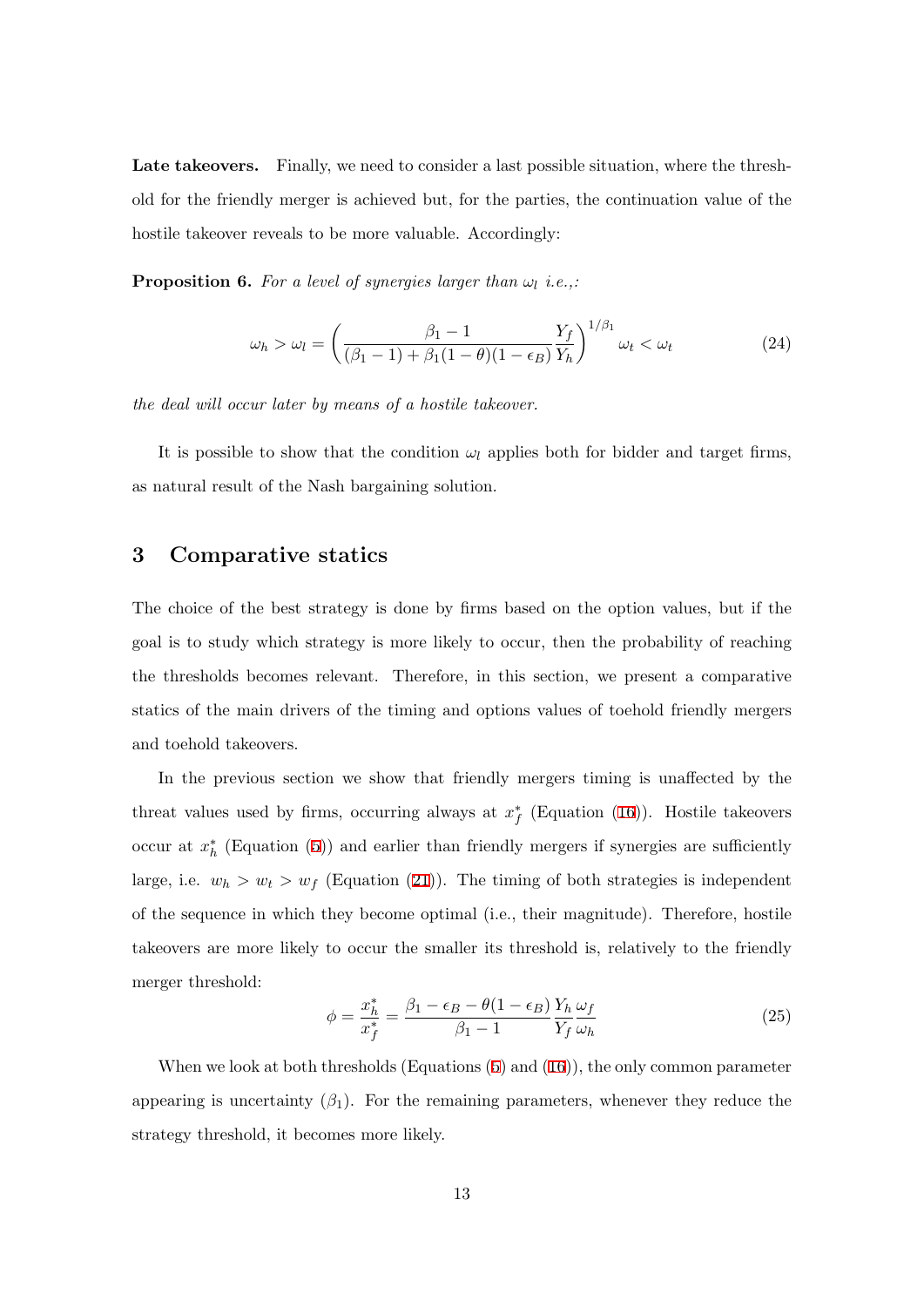The choice of the best strategy is ultimately done using option values. From the previous section, we have two cases: (i) late hostile takeovers, occurring later than friendly mergers, and (ii) early hostile takeovers, occurring sooner than friendly mergers. Early takeovers are more likely to occur but require higher synergies, which has the opposite effect. In both cases, hostile takeovers and friendly mergers are possible. For the first case, where the friendly merger accounts for the hostile threat value, the option value of the friendly merger  $F_{B,T}$  may not be higher than the hostile threat values ( $B$  and  $T$ ), in which case late hostile takeovers become optimal. Late hostile takeovers occur if synergies are higher that  $\omega_l$  (Equation (24)) For the second case, in which (early) hostile takeovers occur sooner than friendly mergers, synergies need to be higher than  $\omega_{eT}$  (Equation (23)). Hostile takeovers that requir[e lo](#page-13-0)wer synergies are more likely to occur. Therefore, the sensitivity of  $\omega_l$  and  $\omega_{eT}$  to the parameters allows us to infer how these parameters [affe](#page-12-0)ct the likelihood of each strategy.

#### **3.1 The effect of toeholds**

When a bidder holds a toehold in the target, the takeover timing is affected by its size:

**Corollary 1.** *A higher toehold induces the shareholders of the bidder to offer higher premiums* ( $\partial \psi^*/\partial \theta > 0$ ), hastening hostile takeovers ( $\partial x_h^*/\partial \theta < 0$ ) and, therefore, increasing *the likelihood of occurring hostile takeovers*  $(\partial \phi / \partial \theta < 0)$ *.* 

The bidder shareholders are willing to offer higher premiums (*ψ ∗* ) because they benefit of the same synergies while holding a stake in the target. Looking more carefully to the amount of the premium paid  $(\Psi^* = (1 - \theta)(\psi^* - 1)K_T)$ , it is possible to conclude that the effect of the toehold is the opposite: a higher toehold decreases the amount of the premium that the bidder needs to pay  $(\partial \Psi^*/\partial \theta < 0)$ .

Additionally to the effect of a reduction of the takeover threshold (Corollary 1), hostile takeovers are more likely to occur because they require lower synergies as the toehold increases:

**Corollary 2.** *Hostile takeovers require lower synergies to become optimal as the toehold increases* (*∂ωl/∂θ <* 0 *and ∂ωe/∂θ <* 0) *and are, therefore, more likely to occur the greater*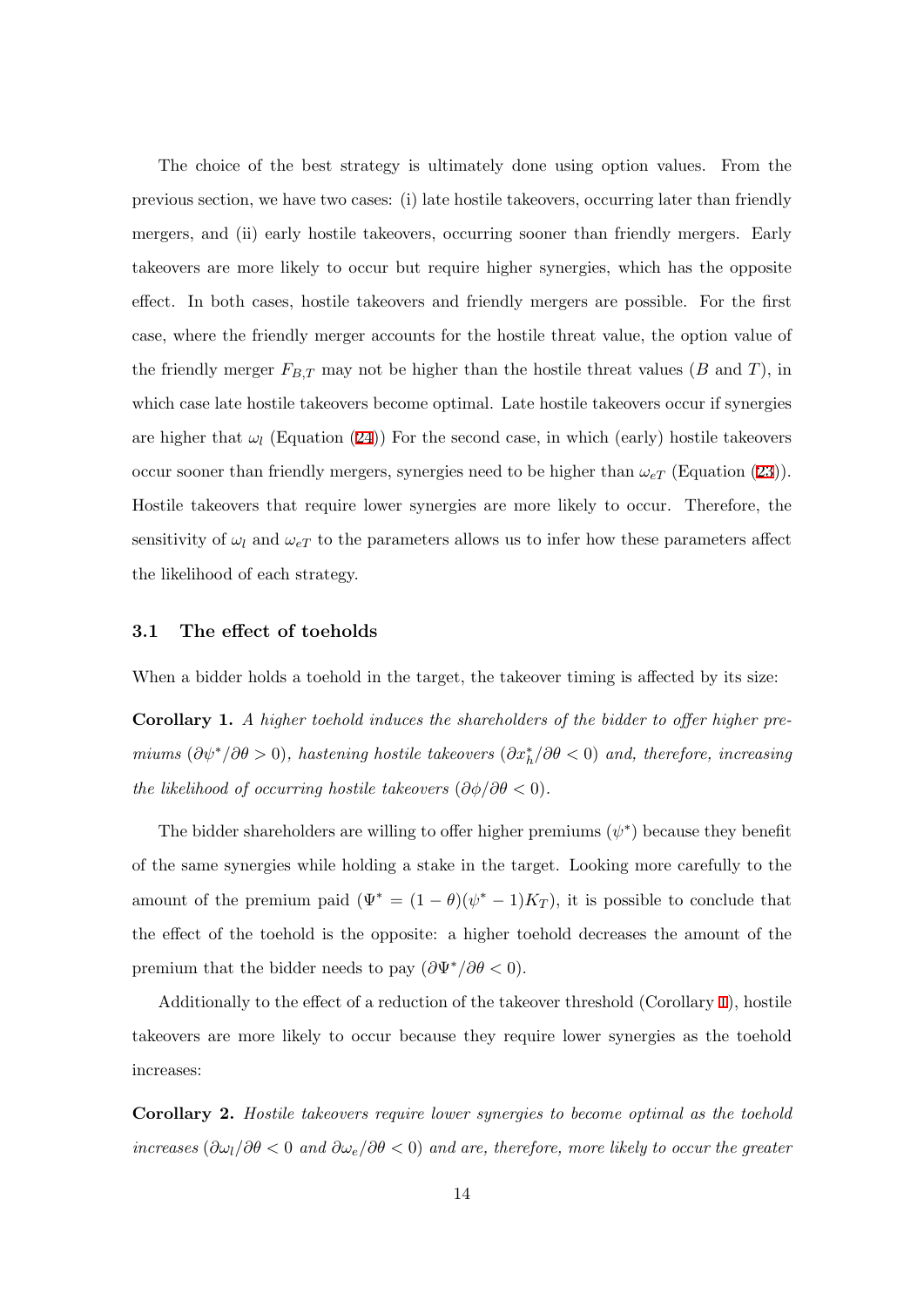*the toehold is.*

Figure 1 illustrates the effect of the toehold size for different sets of parameters, showing the optimal strategy for combinations of the toehold and the hostile takeover synergies. In general[, w](#page-16-0)e can see how friendly mergers become less likely as the toehold increases, particularly early hostile takeovers that seem to be more sensitive to the toehold size, requiring less synergies to become optimal. Please note that even when, for a certain level of synergies (for instance  $\omega_h = 1.4$  in Figure 1(a)), the optimal (hostile takeover) strategy does not change, that does not mean that it has the same probability of occurrence. A higher toehold reduces the threshold fo[r the](#page-16-1) takeover, increasing the probability of reaching it. As previously referred, friendly mergers that occur in equilibrium later the hostile takeovers may become optimal because the target is better off rejecting a possible hostile bid. Figure 1(b) shows that case: for intermediate synergies, that strategy becomes optimal (M(TR)). For those synergy levels, friendly mergers become more likely as the toehold initially in[creas](#page-16-2)es, and both a small and big toehold make hostile takeovers more likely. This exception to the effect of the toehold, that only occurs for intermediate levels of synergies, disappears as the sunk hostile takeover cost increases (Figures 1(a)), the bargaining power of the bidder increases (Figure 1(d)), or both (Figure 1(c)), which are plausible assumptions.

#### **3.2 The effect of uncertainty**

A higher uncertainty may have an ambiguous effect on the probability of exercising real options (Sarkar, 2000). On the one hand, it increases the threshold and, on the other, it also increases the probability of reaching them (through the stochastic process). In our case, the [latter](#page-22-9) [effect](#page-22-9) is irrelevant, since we are comparing two strategies affected by the same stochastic process, meaning that the strategy with a higher threshold is always the less likely strategy. Regarding the effect of uncertainty, it is possible to state the following corollary:

<span id="page-15-0"></span>**Corollary 3.** *A higher uncertainty deters mergers and acquisitions*  $(\partial x_f^*/\partial \sigma > 0, \partial x_h^*/\partial \sigma > 0)$ 0*)* and reduces the likelihood of occurring hostile takeovers  $(\partial \phi / \partial \sigma > 0)$ .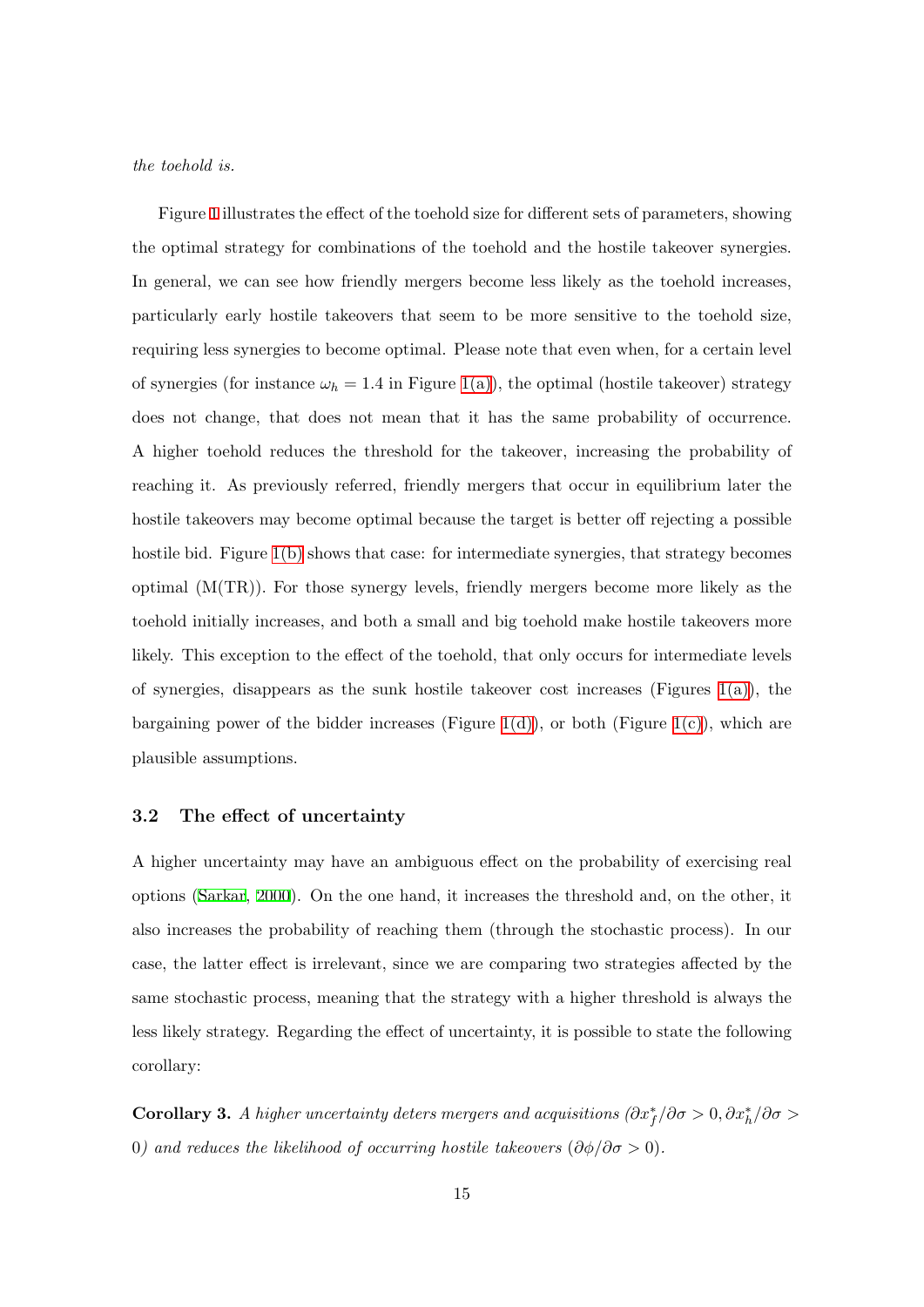<span id="page-16-2"></span><span id="page-16-1"></span><span id="page-16-0"></span>

 $K_B = 1, K_T = 1, \omega_f = 0.1, Y_f = 0.1, \epsilon_B = K_B/(K_B + K_T) = 0.5, \beta_1 = 2.$  $M =$  Friendly merger; LT = Late hostile takeovers; ET = Early hostile takeovers;  $M(TR) =$  Friendly merger (after a takeover that is rejected by the target).

**Figure 1:** Optimal M&A strategy: sensitivity to the toehold size

Although the effect of uncertainty on the probability of reaching both thresholds may be ambiguous, it is always true that hostile takeovers become more likely, because the hostile threshold is more sensitivity to uncertainty than the friendly threshold. In fact, for a sufficiently high uncertainty, a hostile takeover may occur sooner than a friendly merger (whenever  $\omega_h > \omega_t$ ).

While uncertainty has an unequivocal effect of deterring mergers and acquisitions and,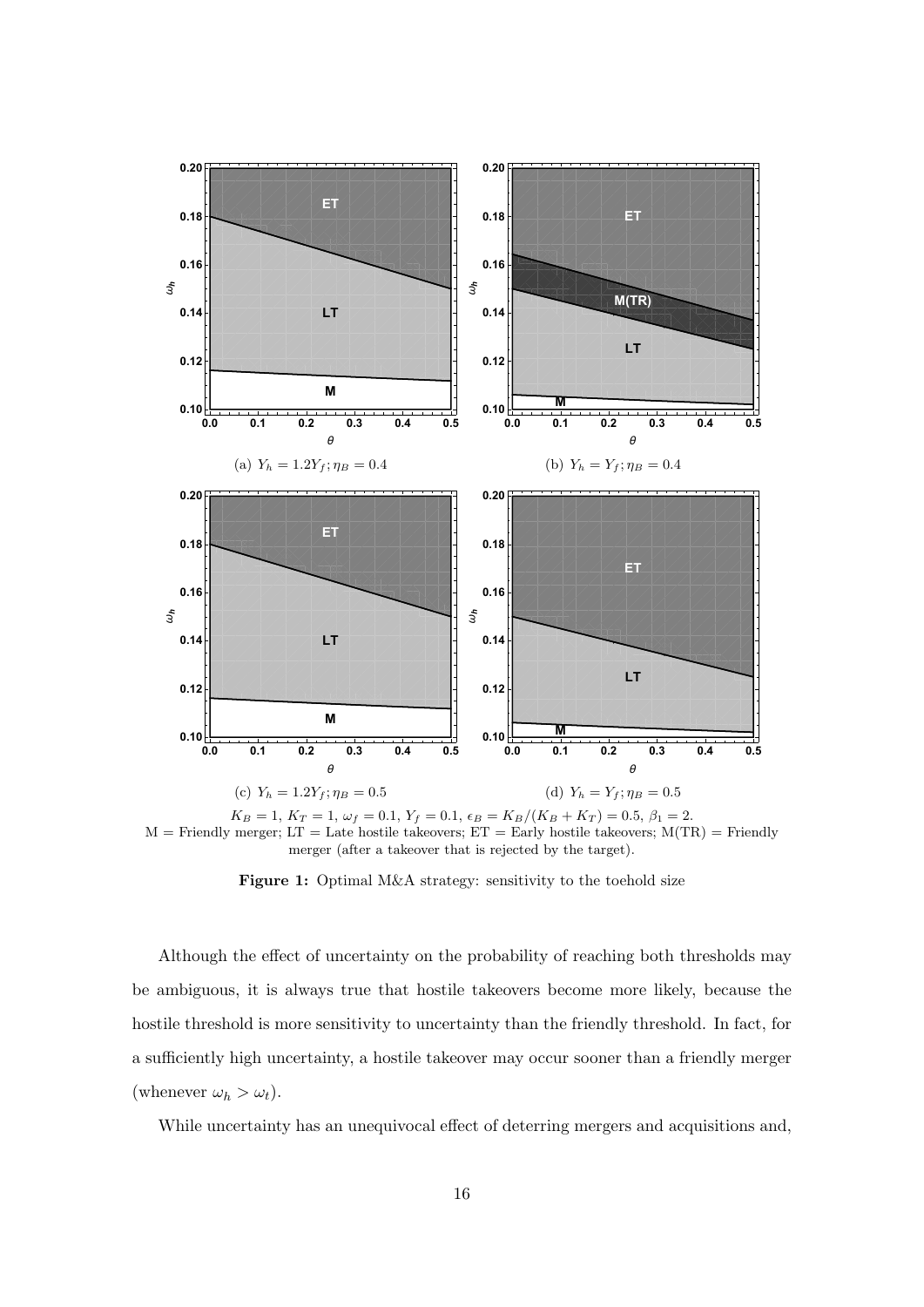simultaneously, making the hostile takeovers more likely through their timing (Corollary 3), the effect on the probability of the strategy choice is less clear:

**Corollary 4.** *Uncertainty has ambiguous effect on the synergies required for late takeovers [to](#page-15-0)* become more likely  $(\partial \omega_l / \partial \sigma \geq 0)$ . Early takeovers are less likely to occur as uncertainty *increases*  $(\partial \omega_{eT}/\partial \sigma > 0)$ *.* 

The ambiguous effect of uncertainty on late takeovers is shown in Figure 2. When the costs of mergers and takeovers are the same (Figure  $2(b)$ ) a lower uncertainty (higher *β*1) makes hostile takeovers more likely, but that also occurs for extremely hig[h](#page-17-0) levels of uncertainty for the late takeovers  $(\beta_1 \rightarrow 1)$ . In contras[t, wh](#page-17-1)en the costs of the takeover are higher than those of the friendly merger (Figure  $2(a)$ ), late hostile takeovers become more likely as uncertainty decreases. In any case, early takeovers are more likely to occur as uncertainty decreases. Firms operating in more vo[latile](#page-17-2) industries or periods will tend to enter less in early hostile takeovers (preferring friendly mergers).

<span id="page-17-2"></span><span id="page-17-0"></span>



<span id="page-17-1"></span>Figure 2: Optimal M&A strategy: sensitivity to uncertainty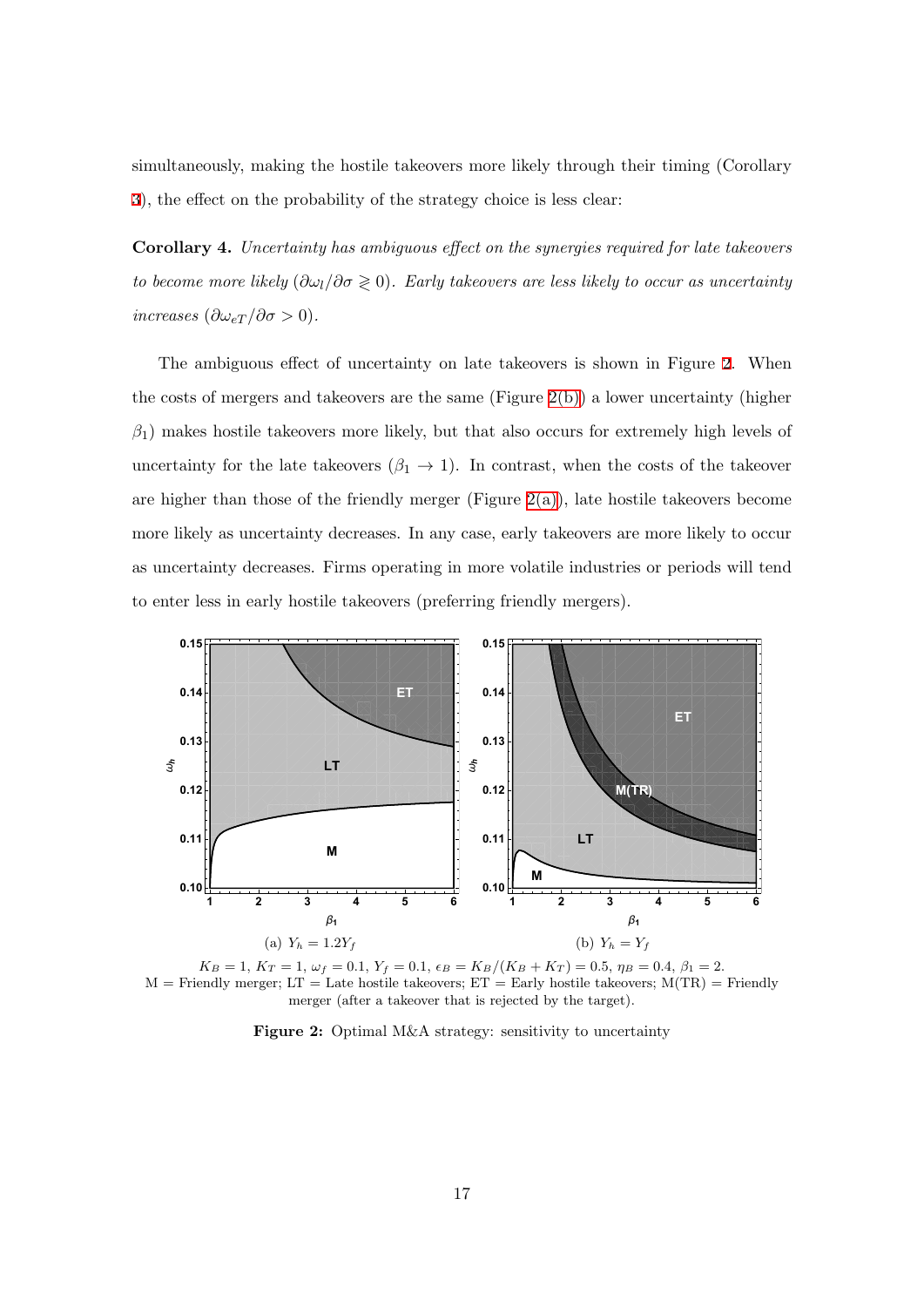### **3.3 The effect of firms' size**

Firms' bargaining power in a friendly merger does not affect the timing of friendly mergers. Similarly, firms' size also does not affect the timing of mergers and acquisitions, unless the fraction of the transaction costs in a hostile takeover is determined by the firms' size. For that case, the following corollary holds:

**Corollary 5.** *The higher the fraction of the transaction cost paid by the bidder (the bigger it is), the sooner hostile takeovers occur*  $(\partial x_h^*/\partial \epsilon_B < 0)$ *, i.e. the more likely they become* (*∂ϕ/∂ϵ<sup>B</sup> <* 0)*.*

A higher asymmetry in the transactions costs in favor of the bidder, possibility determined by the firms' size, increases the likelihood of occurring hostile takeovers. In such case, the sunk costs paid by the target are smaller, which reduce the threshold, inducing the bidder to offer a smaller premium  $(\psi^*)$ , which has the opposite effect. The overall effect is an anticipation of the hostile takeover.

The synergies thresholds are not affected directly by the individual firms' size (*K<sup>B</sup>* and  $K_T$ ). However, it is reasonable to assume that both the fraction of the transaction costs  $(\epsilon_B)$  and the bargaining power  $(\eta_B)$  may be related to the relative size of firms. Assuming that both are proportional the firm's size, it is possible to state the following corollary:

**Corollary 6.** *Bigger bidders are more prone to engage in hostile toehold takeovers as they require lower synergies to chose that strategy over a friendly merger.*

Figure 3 illustrates this corollary, showing that both early and late takeovers require lower synergies as the size of the bidder increases. A small target prefers the power of choosing t[he](#page-19-1) hostile timing over a small bargaining power in a friendly merger. Interestingly, for highly asymmetric firms and identical transaction costs a hostile takeover may not require a significant different synergy to become preferable to a friendly merger (Figure  $3(b)$ ).

Given that a toehold and the size of the bidder may produce similar impacts on the [likeli](#page-19-2)hood of choosing a hostile takeover, toeholds can be used to overcome a bidder size disadvantage, which suggests the following corollary: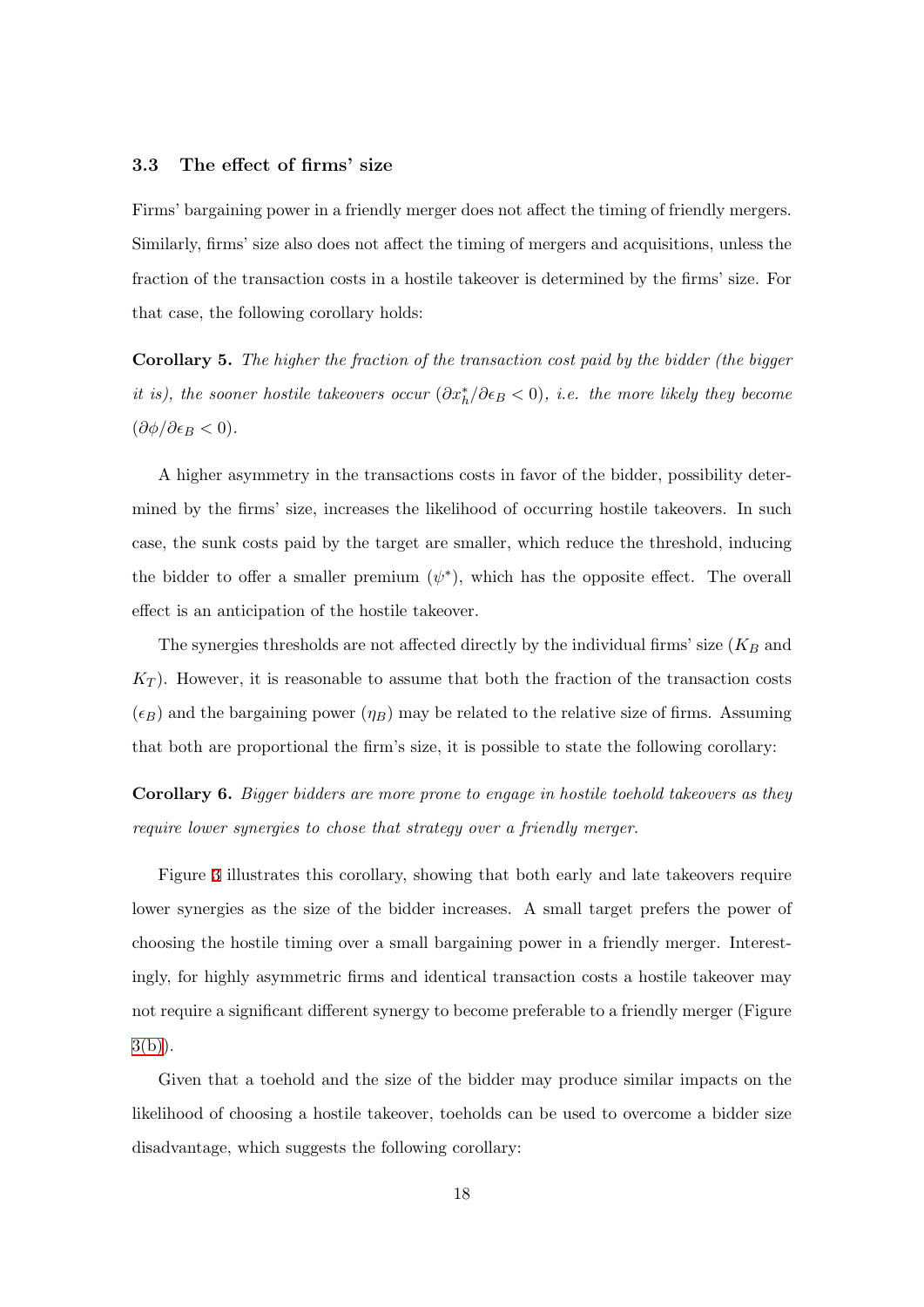<span id="page-19-1"></span>

<span id="page-19-2"></span>**Figure 3:** Optimal M&A strategy: sensitivity to firm size

**Corollary 7.** *Larger firms need less to use toeholds to succeed in hostile takeovers.*

### <span id="page-19-0"></span>**4 Conclusion**

This paper builds on recent advances in the domain of option games under uncertainty takes a closer look at the determinants that drive the choice between toehold friendly mergers and toehold hostile takeovers. Given that the outcome of the M&A is uncertain, each firm calculates its payoff resulting from either a friendly merger or hostile takeover thereby taking into account that a friendly merger may be followed by a hostile takeover and vice-versa. Consequently, the paper advances recent literature by explicitly considering both takeover strategies simultaneously, and accounting for the associated hostile threat values during negotiation.

We show that hostile takeovers require sufficiently large synergies to become preferable over friendly mergers. However, the additional synergies needed vary with some key factors. In general, a higher toehold lowers the required synergies.

The fact that the bidder holds a toehold in the target has two main effects: (i) it reduces the threshold for a hostile takeover, because the bidder saves part of the premium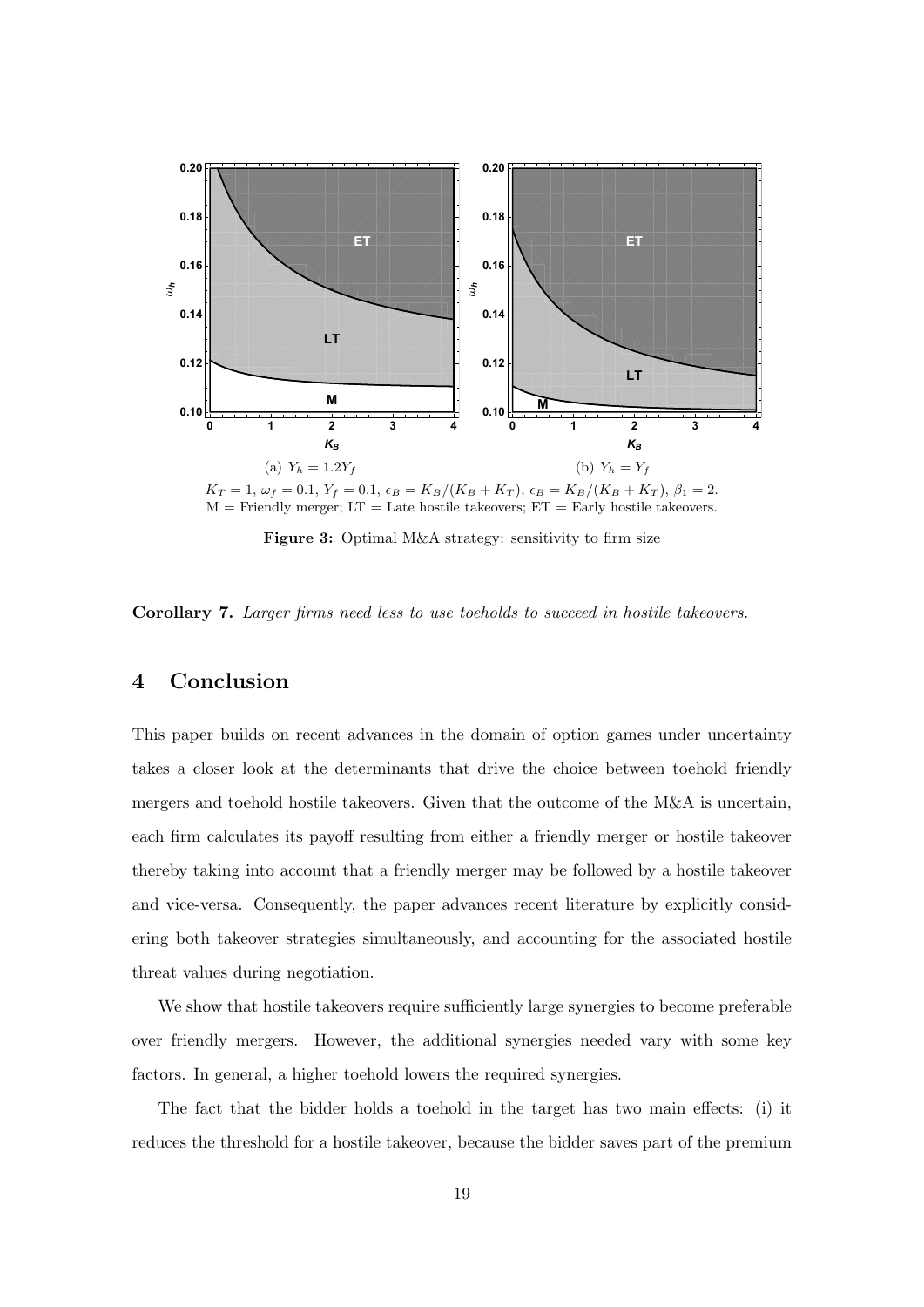needed to induce the target to accept the offer; (ii) it gives the bidder a credible threat to takeover the firm in a hostile manner, and enhances its bargaining power in a friendly merger, inducing the target to be more willing to accept the hostile takeover.

Additionally, uncertainty may have an ambiguous effect on the strategy choice. Nevertheless, it always hastens hostile takeovers if the synergies are sufficiently larger than in a friendly merger. Bigger bidders may be more prone to engage in hostile toehold takeovers as they require lower synergies to chose that strategy over a friendly merger. Given that a toehold is capable of producing a similar effect, it can be used to overcome a size disadvantage of the bidder, which suggests that larger firms need less to use toeholds to succeed in hostile takeovers.

### **References**

- <span id="page-20-6"></span>Alvarez, L. H. R. and Stenbacka, R. (2006). Takeover timing, implementation uncertainty, and embedded divestment options. *Review of Finance*, 10(3):417–441.
- <span id="page-20-4"></span>Bekkum, S. V., Smit, H. T. J., and Pennings, E. (2011). Buy Smart, Time Smart: Are Takeovers Driven by Growth Opportunities or Mispricing? *Financial Management*, 40(4):911–940.
- <span id="page-20-0"></span>Betton, S. and Eckbo, B. E. (2000). Toeholds, Bid Jumps, and Expected Payoffs in Takeovers. *Review of Financial Studies*, 13(4):841–882.
- <span id="page-20-3"></span>Betton, S., Eckbo, B. E., and Thorburn, K. S. (2009). Merger negotiations and the toehold puzzle. *Journal of Financial Economics*, 91(2):158–178.
- <span id="page-20-5"></span>Bonaime, A., Gulen, H., and Ion, M. (2018). Does policy uncertainty affect mergers and acquisitions? *Journal of Financial Economics*, 129(3):531–558.
- <span id="page-20-2"></span>Bulow, J., Huang, M., and Klemperer, P. (2009). Toeholds and Takeovers. *Journal of Political Economy*, 107(3):427–454.
- <span id="page-20-1"></span>Burkart, M. (1995). Initial Shareholdings and Overbidding in Takeover Contests. *The Journal of Finance*, 50(5):1491–1515.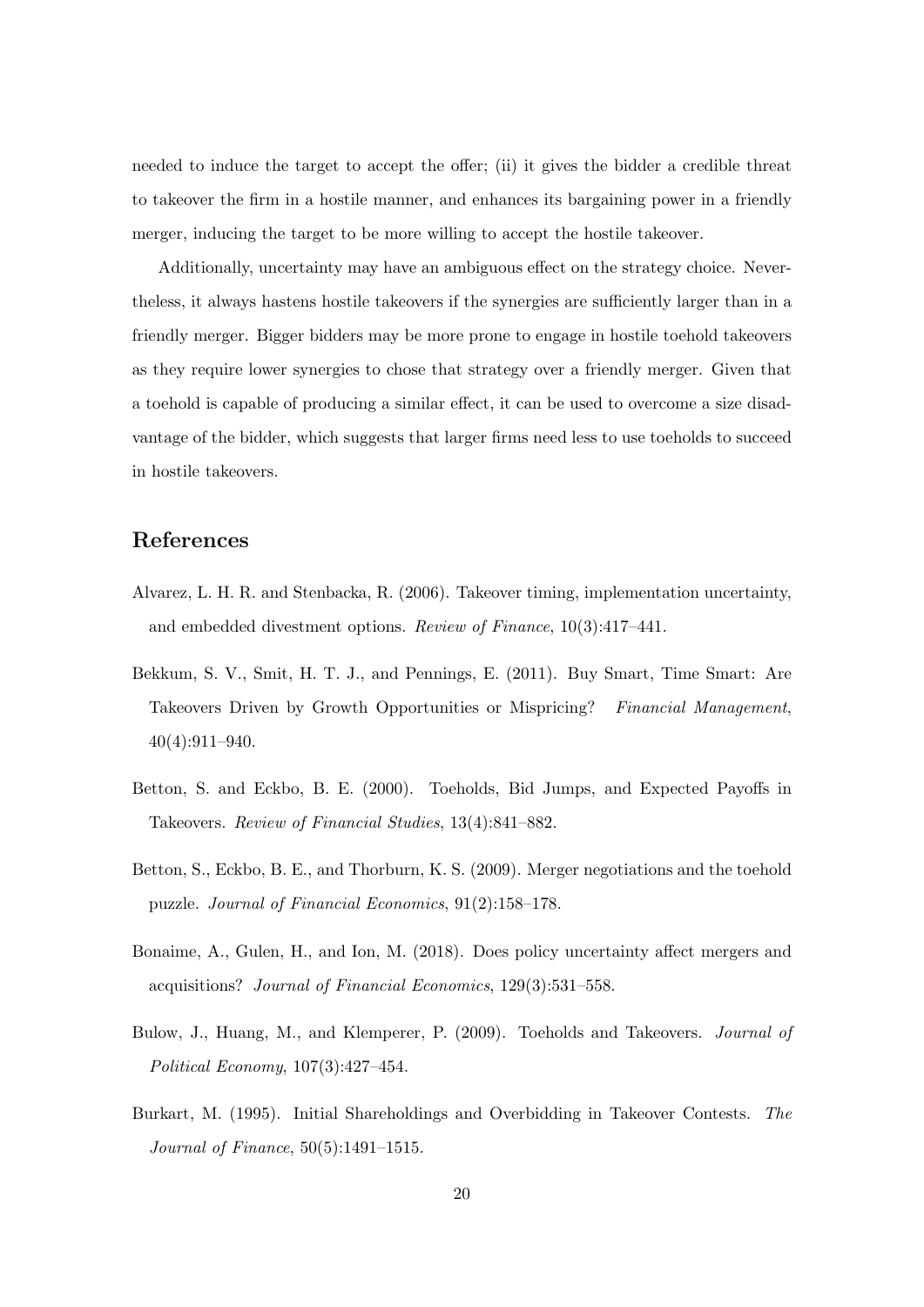- <span id="page-21-6"></span>Chowdhry, B. and Jegadeesh, N. (1994). Pre-Tender Offer Share Acquisition Strategy in Takeovers. *The Journal of Financial and Quantitative Analysis*, 29(1):117.
- <span id="page-21-7"></span>Dixit, A. K. and Pindyck, R. S. (1994). *Investment under uncertainty*. Princeton University Press.
- <span id="page-21-1"></span>Eckbo, B. and Langohr, H. (1989). Information disclosure, method of payment, and takeover premiums. *Journal of Financial Economics*, 24(2):363–403.
- Ettinger, D. (2009). Takeover Contests, Toeholds and Deterrence. *Scandinavian Journal of Economics*, 111(1):103–124.
- <span id="page-21-2"></span>Folta, T. and OBrien, J. (2007). Market versus managerial valuations of real options. In Reuer, J. J. and Tong, T. W., editors, *Real Options Theory, Advances in Strategic Management*, volume 24, pages 199–224. Emerald Group Publishing Limited, 24 edition.
- <span id="page-21-5"></span>Hirshleifer, D. and Titman, S. (1990). Share Tendering Strategies and the Success of Hostile Takeover Bids. *Journal of Political Economy*, 98(2):295–324.
- <span id="page-21-0"></span>Huang, Y.-S. and Walkling, R. A. (1987). Target abnormal returns associated with acquisition announcements: Payment, acquisition form, and managerial resistance. *Journal of Financial Economics*, 19(2):329–349.
- Jensen, M. C. and Ruback, R. S. (1983). The market for corporate control. *Journal of Financial Economics*, 11(1-4):5–50.
- <span id="page-21-3"></span>Lambrecht, B. (2004). The timing and terms of mergers motivated by economies of scale. *Journal of Financial Economics*, 72(1):41–62.
- Lambrecht, B. and Myers, S. (2007). A Theory of Takeovers and Disinvestment. *The Journal of Finance*, 62(2):809–845.
- <span id="page-21-4"></span>Lukas, E., Reuer, J. J., and Welling, A. (2012). Earnouts in Mergers and Acquisitions: A Game-Theoretic Option Pricing Approach. *European Journal of Operational Research*, 223(1):256–263.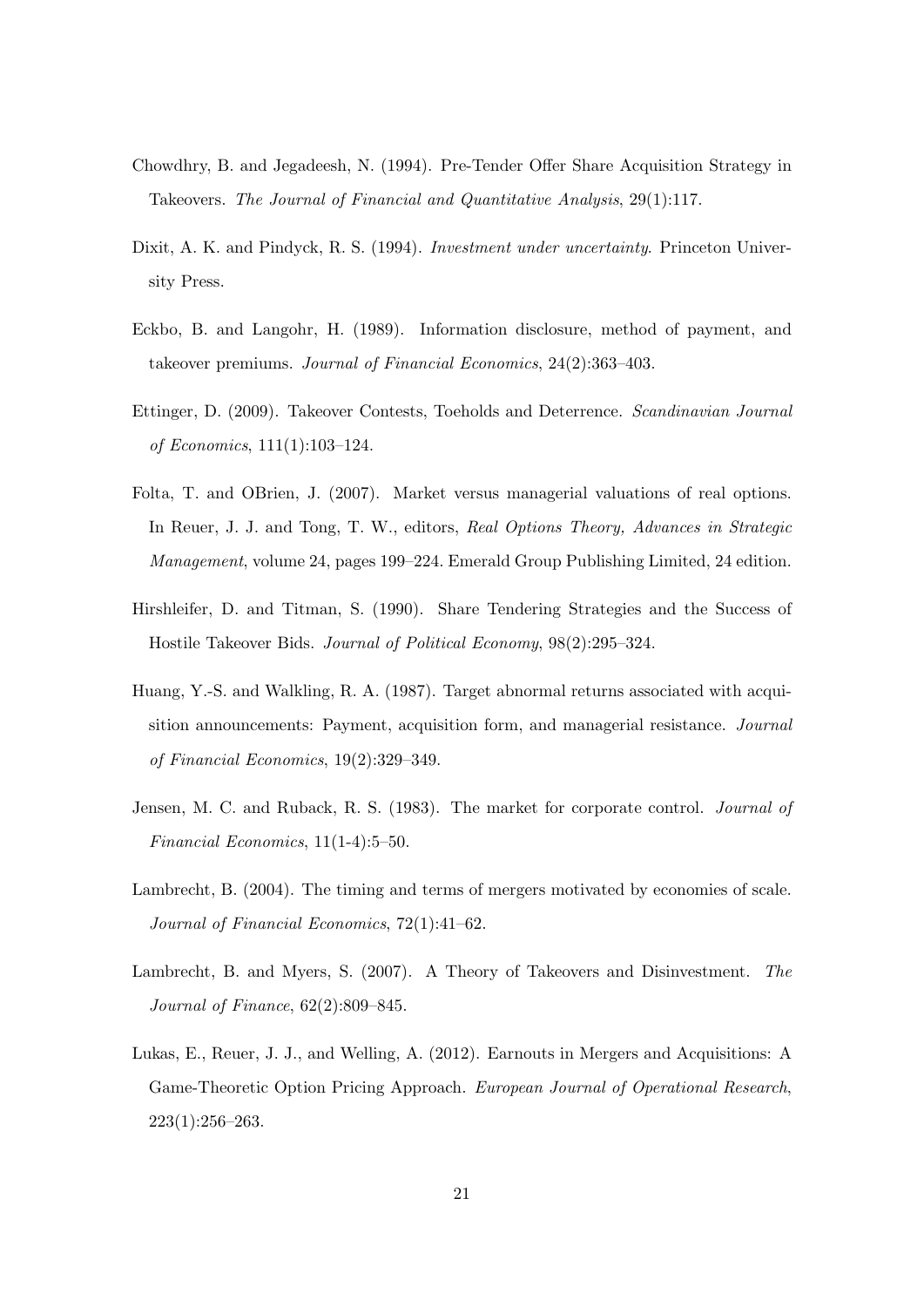- <span id="page-22-8"></span>Lukas, E. and Welling, A. (2012). Negotiating M&As under uncertainty: The influence of managerial flexibility on the first-mover advantage. *Finance Research Letters*, 9(1):29– 35.
- <span id="page-22-1"></span>Mantecon, T. (2009). Mitigating risks in cross-border acquisitions. *Journal of Banking & Finance*, 33(4):640–651.
- Morck, R., Shleifer, A., and Vishny, R. W. (1989). Alternative Mechanisms for Corporate Control.
- <span id="page-22-6"></span>Morellec, E. and Zhdanov, A. (2005). The dynamics of mergers and acquisitions. *Journal of Financial Economics*, 77(3):649–672.
- <span id="page-22-3"></span>Ouimet, P. P. (2013). What Motivates Minority Acquisitions? The Trade-Offs between a Partial Equity Stake and Complete Integration. *Review of Financial Studies*, 26(4):1021–1047.
- <span id="page-22-4"></span>Povel, P. and Sertsios, G. (2014). Getting to know each other: The role of toeholds in acquisitions. *Journal of Corporate Finance*, 26:201–224.
- <span id="page-22-0"></span>Reuer, J. J., Shenkar, O., and Ragozzino, R. (2004). Mitigating risk in international mergers and acquisitions: the role of contingent payouts. *Journal of International Business Studies*, 35(1):19–32.
- <span id="page-22-9"></span>Sarkar, S. (2000). On the investment–uncertainty relationship in a real options model. *Journal of Economic Dynamics and Control*, 24(2):219–225.
- <span id="page-22-7"></span>Shleifer, A. and Vishny, R. W. (1986). Large Shareholders and Corporate Control. *Journal of Political Economy*, 94(3, Part 1):461–488.
- <span id="page-22-2"></span>Singh, R. (1998). Takeover Bidding with Toeholds: The Case of the Owner's Curse. *Review of Financial Studies*, 11(4):679–704.
- <span id="page-22-5"></span>Strickland, D., Martin, D. R., and Cotter, J. F. (2010). Toeholds as an m&a strategy? *Journal of Corporate Accounting & Finance*, 21(5):57–61.